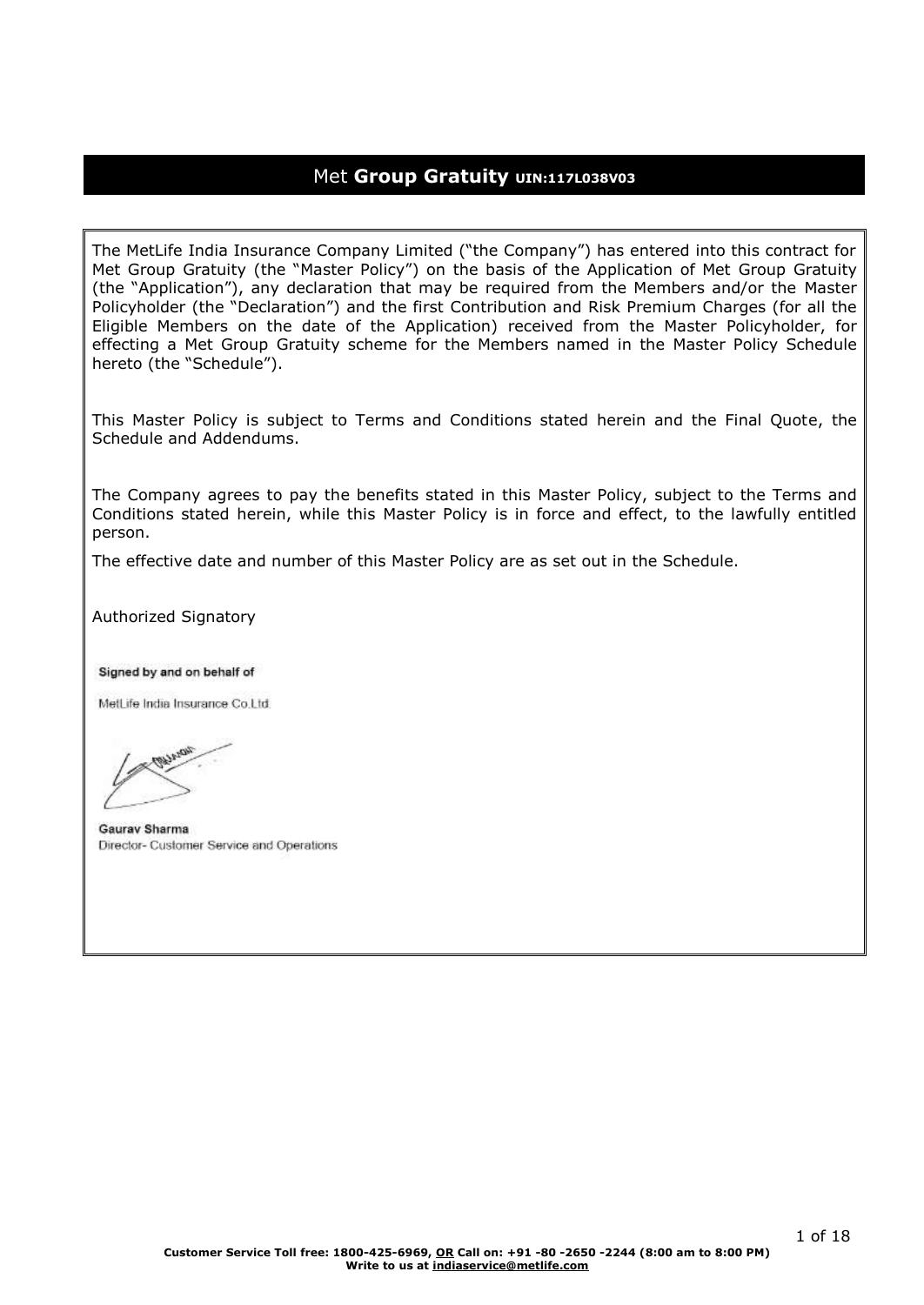| <b>Table of Contents</b> |                      |                                                                |                 |  |  |
|--------------------------|----------------------|----------------------------------------------------------------|-----------------|--|--|
| <b>Section</b>           |                      | <b>Particulars</b>                                             | Page No.        |  |  |
| 1.0                      | Definitions          |                                                                | $4 - 5$         |  |  |
| 2.0                      | Contributions        |                                                                | 6               |  |  |
|                          | 2.1                  | <b>Annual Fund Contribution</b>                                | 6               |  |  |
|                          | 2.2                  | Special Allocation                                             | 6               |  |  |
|                          | 2.3                  | <b>Past Service Contribution</b>                               | 6               |  |  |
|                          | 2.4                  | <b>Payment of Contributions</b>                                | 6               |  |  |
| 3.0                      |                      | <b>Commencement of Coverage</b>                                | 6               |  |  |
|                          | 3.1                  | For the Members joining on the Effective Date of Master Policy | 6               |  |  |
|                          | 3.2                  | <b>New Member Addition</b>                                     | 6               |  |  |
| 4.0                      | Premiums             |                                                                | $\overline{7}$  |  |  |
|                          | 4.1                  | <b>Risk Premium Charge</b>                                     | $\overline{7}$  |  |  |
|                          | 4.2                  | Risk Premium Charge for new Members                            | $\overline{7}$  |  |  |
|                          | 4.3                  | Due Premiums                                                   | $\overline{7}$  |  |  |
| 5.0                      |                      | The Gratuity Fund and The Unit Linked Funds                    | $7 - 11$        |  |  |
|                          | 5.1                  | General                                                        | 7               |  |  |
|                          | 5.2                  | <b>Allocation of Units</b>                                     | $\overline{7}$  |  |  |
|                          | 5.3                  | <b>Redemption of Units</b>                                     | 8               |  |  |
|                          | 5.4                  | Valuation of Unit Linked Funds and Calculation of NAV          | 8               |  |  |
|                          | 5.5                  | Unit Linked Fund Options                                       | 9               |  |  |
|                          | 5.6                  | <b>Switching Options</b>                                       | 10              |  |  |
|                          | 5.7                  | <b>Contribution Redirection</b>                                | 10              |  |  |
|                          | 5.8                  | Other Factors Governing Fund Options                           | 10              |  |  |
|                          | 5.9                  | Fund Management Charges                                        | $10 - 11$       |  |  |
| 6.0                      | <b>Benefits</b>      |                                                                | 11              |  |  |
|                          | 6.1                  | <b>Benefits Payable</b>                                        | 11              |  |  |
|                          | 6.2                  | Notification of a claim & claims Procedure                     | 11              |  |  |
|                          | 6.3                  | Transfer of Equitable Interest                                 | 11              |  |  |
| 7.0                      | Termination          |                                                                | 12              |  |  |
|                          | 7.1.                 | Of a Member                                                    | 12              |  |  |
|                          | 7.1.2                | By the Master Policyholder                                     | 12              |  |  |
| 8.0                      | <b>General Terms</b> |                                                                | $13 - 16$       |  |  |
|                          | 8.1                  | Interpretation                                                 | 13              |  |  |
|                          | 8.2                  | Evidence of Insurability                                       | 13              |  |  |
|                          | 8.3                  | Providing the Data                                             | 13              |  |  |
|                          | 8.4                  | Changes to the Terms and Conditions                            | 13              |  |  |
|                          | 8.5                  | Intimation of variation of Benefits                            | 13              |  |  |
|                          | 8.6                  | Non assignment of Benefits                                     | 13              |  |  |
|                          | 8.7                  | Availability of Loans                                          | $\overline{14}$ |  |  |
|                          | 8.8                  | <b>Limited Liability of The Company</b>                        | 14              |  |  |
|                          | 8.9                  | Non-Participation                                              | 14              |  |  |
|                          | 8.10                 | Discharge                                                      | 14              |  |  |
|                          | 8.11                 | Taxation                                                       | 14              |  |  |
|                          | 8.12                 | Free Look Provision                                            | 14              |  |  |
|                          | 8.13                 | Governing Laws and Jurisdiction                                | 15              |  |  |
|                          | 8.14                 | Section 45 of the Insurance Act 1938                           | 15              |  |  |
|                          | 8.15                 | Disclosure                                                     | 15              |  |  |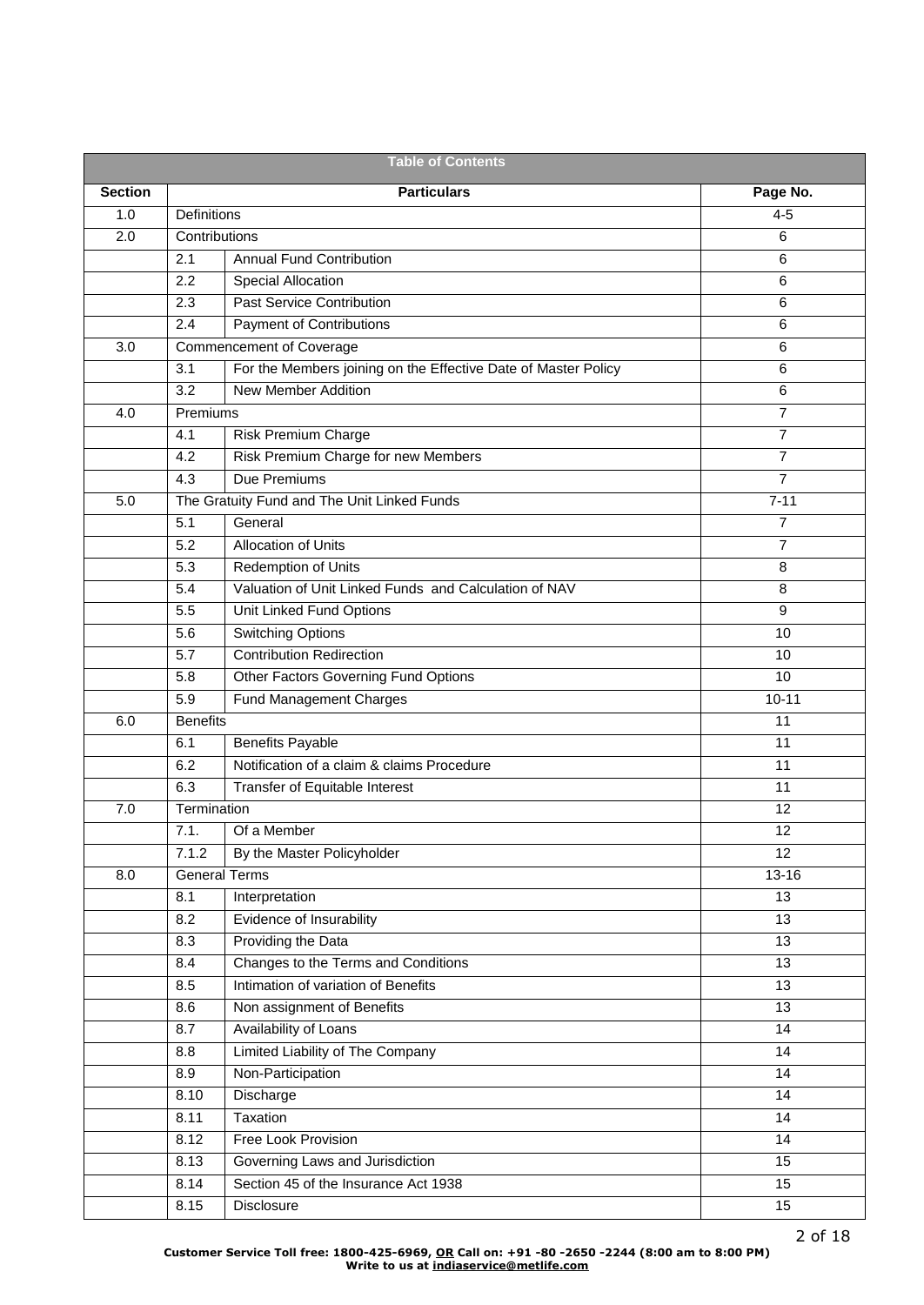| 8.16 | Fraud                          | 15    |
|------|--------------------------------|-------|
| 8.17 | Address for Communication      | 16    |
| 8.18 | Loss of Master Policy Document | 16    |
| 8.19 | Grievance Redressal Mechanism  | 16-17 |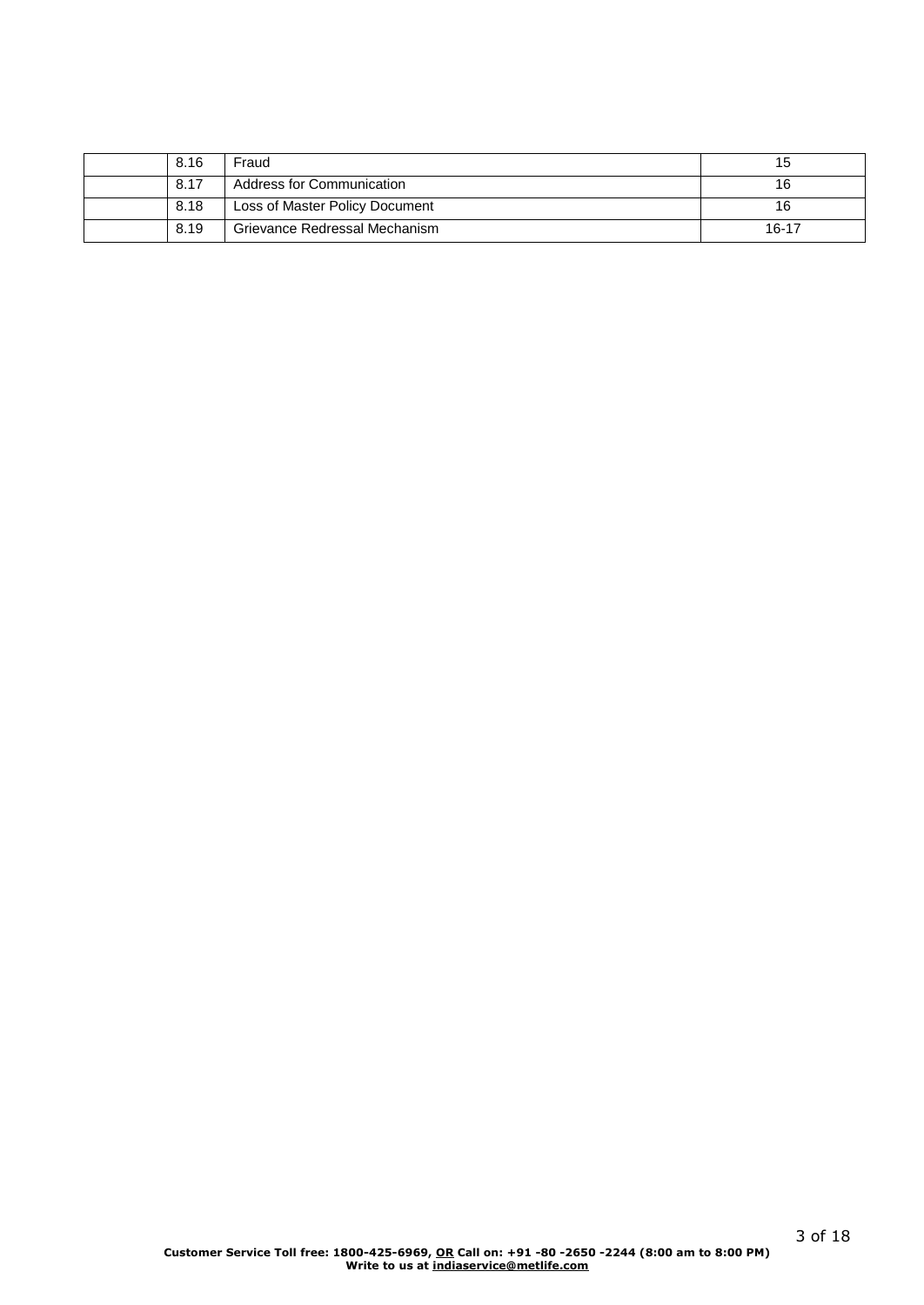| 1.0  | <b>Definitions</b>                             |    |                                                                                                                                                                                                                                                                                                |
|------|------------------------------------------------|----|------------------------------------------------------------------------------------------------------------------------------------------------------------------------------------------------------------------------------------------------------------------------------------------------|
| 1.1  | "Account"                                      | ÷l | Account is the means of recording the number and value of Units<br>purchased with the Contributions.                                                                                                                                                                                           |
| 1.2  | "Age"                                          |    | Age means age last birthday.                                                                                                                                                                                                                                                                   |
| 1.3  | "Annual Renewal<br>Date"                       |    | The date on which the Group Gratuity Policy is due for renewal as<br>stated in the Schedule.                                                                                                                                                                                                   |
| 1.4  | "Beneficiary"                                  |    | The person or persons last nominated by a Member (as recorded by<br>the Master Policyholder and informed by the Master Policyholder to<br>the Company) to receive the benefits under this Master Policy in the<br>event of the Member's death while being covered under this Master<br>Policy. |
| 1.5  | <b>Business Day</b>                            |    | All working days (Monday to Friday) of the Company's head office,<br>situated at Bangalore, India.                                                                                                                                                                                             |
| 1.6  | "Contribution"                                 |    | The amount payable by the Master Policyholder to the Company in<br>accordance with the terms of the Master Policy.                                                                                                                                                                             |
| 1.7  | "Effective Date of<br>Coverage"                |    | The date on which coverage under the Master Policy commences in<br>respect of a Member.                                                                                                                                                                                                        |
| 1.8  | "Effective Date of<br>the<br>Master<br>Policy" |    | The date specified in the Schedule on which the Master Policy<br>becomes effective.                                                                                                                                                                                                            |
| 1.9  | "Eligible<br>Member"                           |    | A person who meets and continues to meet all the eligibility criteria<br>specified in the Schedule.                                                                                                                                                                                            |
| 1.10 | "Employer"                                     |    | The entity named in the Schedule.                                                                                                                                                                                                                                                              |
| 1.11 | "Extraordinary<br>Gratuity<br>Benefits"        |    | A gratuity benefit that is more than the Total Statutory Gratuity<br>Benefit. The Schedule will specify whether an Extraordinary<br>Gratuity Benefit is payable and, if it is, then the amount of such<br>benefit.                                                                             |
| 1.12 | "Fund"                                         |    | Fund means the Employer's Gratuity Fund constituted under the<br>Trust Deed for payment of benefits under this Master Policy.                                                                                                                                                                  |
| 1.13 | "Fund Value"                                   |    | Fund Value is the total number of Units held in the Account<br>multiplied by the Unit Price (NAV).                                                                                                                                                                                             |
| 1.14 | "Group<br>Policyholder"                        |    | The Employer or the Trustees of the Trust set up the Employer to<br>administer its Fund, as specified in the Schedule.                                                                                                                                                                         |
| 1.15 | "Group Gratuity<br>Scheme Rules"               |    | Are the Employer's gratuity scheme rules which are filed with the<br>Company before the Effective Date of the Master Policy or as<br>amended from time to time.                                                                                                                                |
| 1.16 | "Member"                                       |    | An Eligible Member who is covered under the Master Policy.                                                                                                                                                                                                                                     |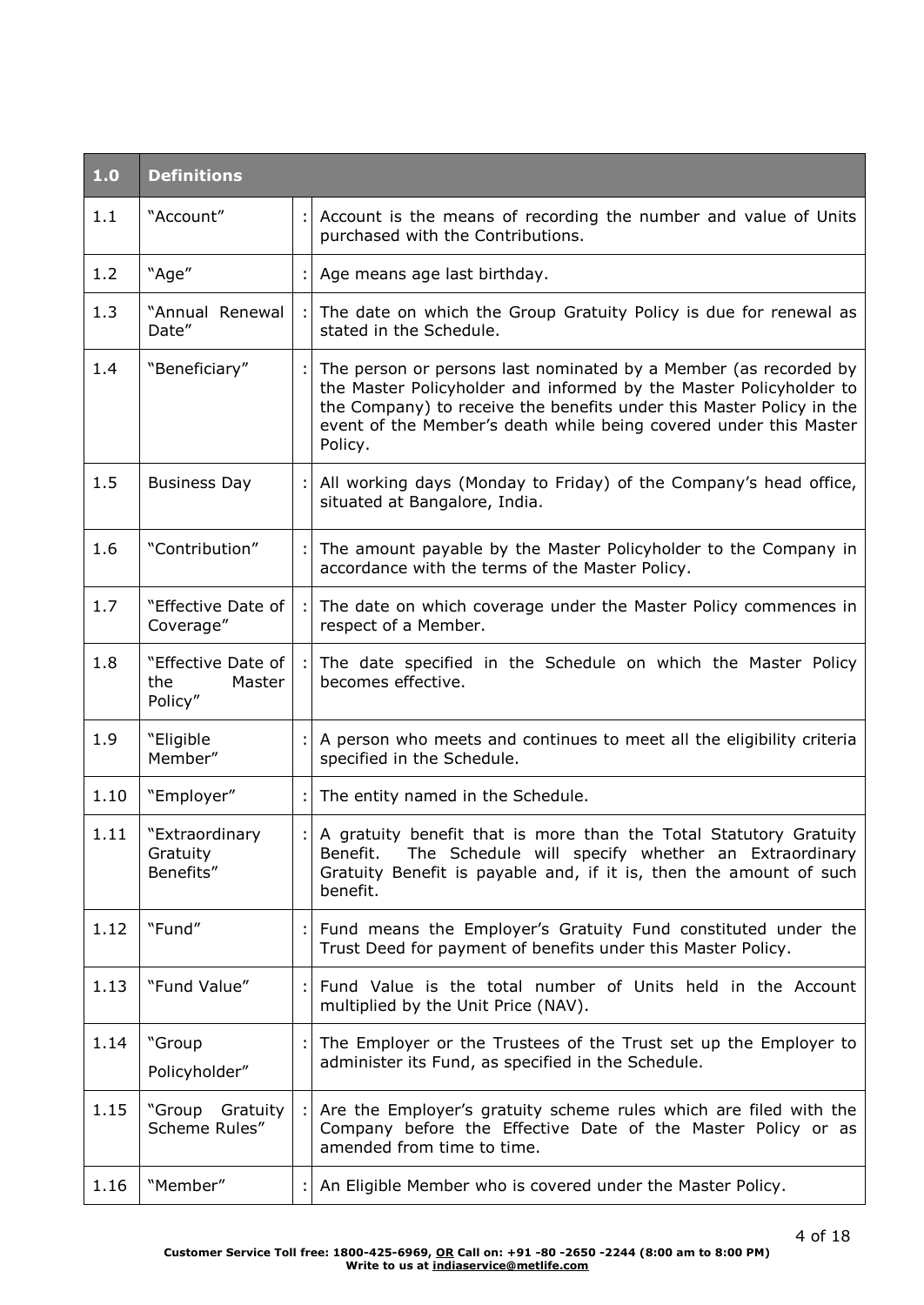| 1.17 | "Normal<br>Retirement Age"                        | The Age specified in the Schedule on which the Member is due to<br>retire from the Service of the Employer in accordance with the<br>terms of the Employer's employment policies.                                                                                                                                                                                                                                  |
|------|---------------------------------------------------|--------------------------------------------------------------------------------------------------------------------------------------------------------------------------------------------------------------------------------------------------------------------------------------------------------------------------------------------------------------------------------------------------------------------|
| 1.18 | "Policy Year"                                     | Policy Year is the one year period between the Effective Date of the<br>Master Policy and every subsequent year thereafter.                                                                                                                                                                                                                                                                                        |
| 1.19 | Premium<br>"Risk<br>Charge"                       | The amount payable by the Master Policyholder for the life<br>insurance cover of the Members under the Master Policy which is<br>payable in accordance with the terms of the Master Policy.                                                                                                                                                                                                                        |
| 1.20 | "Salary"                                          | Salary, unless otherwise specified in the Schedule, shall mean all<br>emoluments which are earned by an employee while on duty or on<br>leave in accordance with the terms and conditions of his<br>employment and which are paid or are payable in to him in cash<br>and includes dearness allowance but does not include any bonus,<br>commissions, house rent allowance, over time wage and other<br>allowance. |
| 1.21 | "Service"                                         | Continuous service rendered by an employee with the Employer<br>including periods of authorized leave. For the purpose of calculating<br>completed Service periods, service in excess of six months will be<br>taken as one year service and period up to six months shall be<br>taken as nil.                                                                                                                     |
| 1.22 | "Sum Assured"                                     | The amount specified in the Schedule which is payable on the death<br>of a Member in accordance with the terms of the Master Policy.                                                                                                                                                                                                                                                                               |
| 1.23 | "Surrender<br>Charge"                             | Surrender Charge is the charge specified in the Schedule                                                                                                                                                                                                                                                                                                                                                           |
| 1.24 | "Total Service"                                   | The Service rendered by an employee with the Employer (including<br>periods of authorized leave) from the date of the employee joining<br>the Employer until the employee attains the Normal Retirement<br>Age.                                                                                                                                                                                                    |
| 1.25 | "Total Statutory<br><b>Gratuity Benefits</b><br>w | The gratuity benefits applicable under the Payment of Gratuity Act,<br>1972, (as amended from time to time) that the Employer is liable to<br>pay based on the Member's present Salary for the Total Service<br>rendered.                                                                                                                                                                                          |
| 1.26 | "Trust"/"Trustees                                 | Trustees shall mean the trustees (for the time being) of the Trust;<br>and, Trust refers to the trust set up by the Employer for<br>administering their gratuity scheme for their Eligible Members. For<br>the purpose of this Master Policy the terms "Trust" and "Trustees"<br>have been used interchangeably.                                                                                                   |
| 1.27 | "Trust Deed"                                      | It is the Trust Deed executed by the Employer for establishing the<br>Fund.                                                                                                                                                                                                                                                                                                                                        |
| 1.28 | "Unit"                                            | Unit refers to a proportionate part of a Unit Linked Fund used solely<br>for the purpose of establishing the benefits under this Master Policy.                                                                                                                                                                                                                                                                    |
| 1.29 | "Unit Price"                                      | Unit Price is the price at which the Company allocates/cancels Units<br>in the Unit Linked Funds at each valuation date.                                                                                                                                                                                                                                                                                           |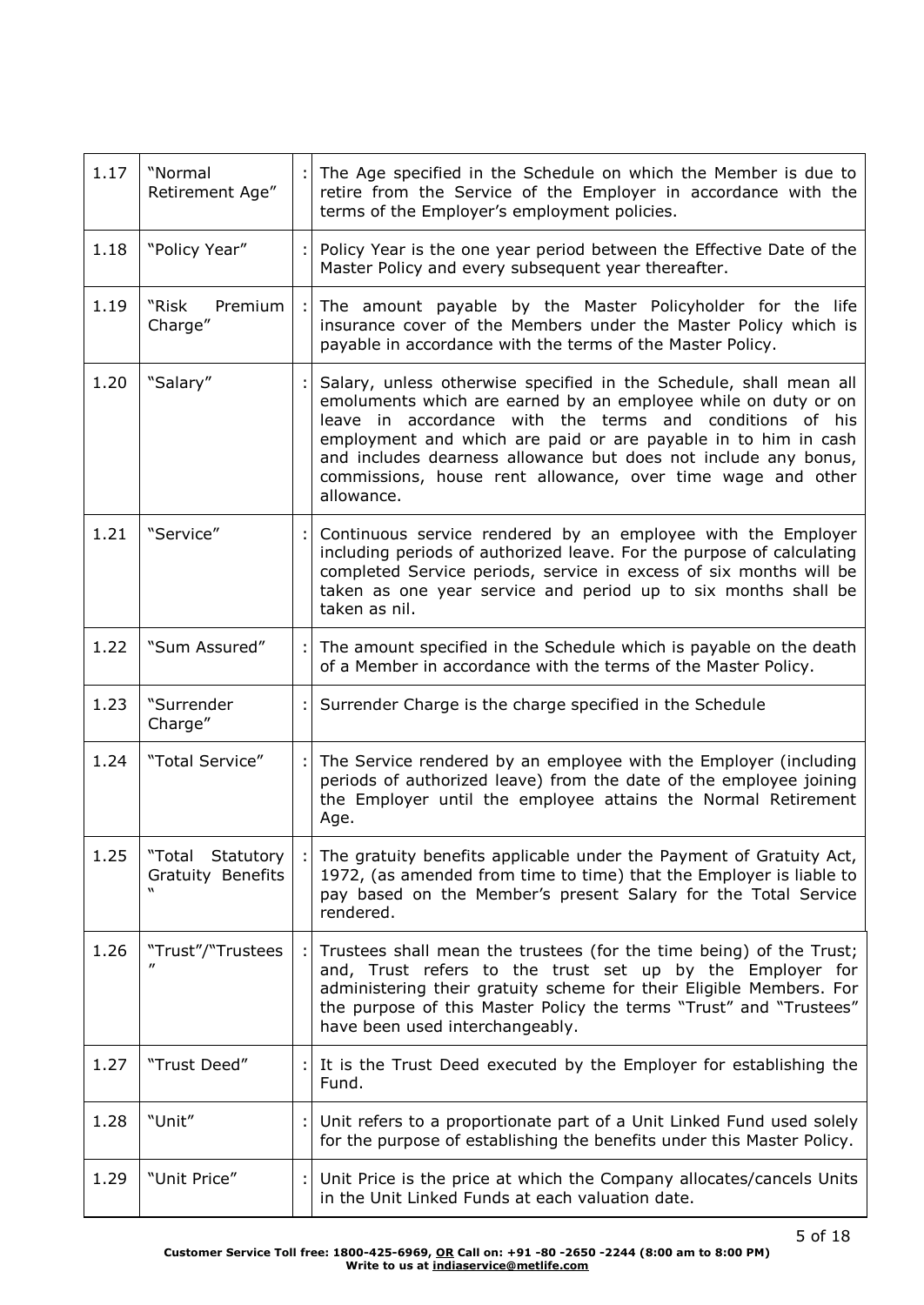| 2.0 | <b>Contributions</b>                       |                                                                                                                                                                                                                                                                                                                                                                                                                                                                       |  |
|-----|--------------------------------------------|-----------------------------------------------------------------------------------------------------------------------------------------------------------------------------------------------------------------------------------------------------------------------------------------------------------------------------------------------------------------------------------------------------------------------------------------------------------------------|--|
| 2.1 | Annual<br><b>Contribution</b>              | The Company shall determine the amount of Contribution payable as at<br>the Effective Date of the Master Policy and at each subsequent Annual<br>Renewal Date on the basis of the actuarial valuation certificate of the<br>Employer's gratuity scheme submitted to the Company by the Master<br>Policyholder.<br>The Master Policyholder understands and agrees that the Contribution is                                                                             |  |
|     |                                            | not guaranteed and may vary from year to year.                                                                                                                                                                                                                                                                                                                                                                                                                        |  |
| 2.2 | <b>Special</b><br><b>Allocation</b>        | Depending on the choice of the Master Policyholder, 1%-5% of the<br>initial contribution shall be allocated, in addition to the normal allocation<br>of the Initial Contribution less the Premium Allocation Charge at the<br>inception of the policy. The Master Policyholder will not be eligible for<br>the Special Addition as mentioned under section 5.2 below, incase the<br>Master Policyholder opts for Special Allocation.                                  |  |
| 2.3 | <b>Past Service</b><br><b>Contribution</b> | The Master Policyholder may, at its sole discretion, pay additional<br>Contributions towards past Service of one or more Members with the<br>same Employer, provided that such additional Contributions is<br>determined on the basis of the actuarial valuation certificate submitted<br>to the Company by the Master Policyholder. These past service<br>Contributions may be paid in annual, semi annual, quarterly or monthly<br>instalments.                     |  |
| 2.4 | <b>Payment of</b><br><b>Contributions</b>  | The Master Policyholder shall pay all Contributions in respect of all<br>Members in full and on time at the regular intervals specified in the<br>Schedule and, in respect of Members added to the Master Policy after<br>the last due Contribution has been received, Contribution for such<br>Members shall be paid within $[x]$ of the addition of the Member under<br>the Master Policy.<br>The Company shall not accept Contributions from anyone other than the |  |
|     |                                            | Master Policyholder.                                                                                                                                                                                                                                                                                                                                                                                                                                                  |  |

| 3.0 | <b>Commencement of Coverage</b>                                                                                                                                                                          |                                                                                                                                                                                                                                                                            |  |  |
|-----|----------------------------------------------------------------------------------------------------------------------------------------------------------------------------------------------------------|----------------------------------------------------------------------------------------------------------------------------------------------------------------------------------------------------------------------------------------------------------------------------|--|--|
| 3.1 | <b>Existing</b><br><b>Members</b>                                                                                                                                                                        | All Eligible Members who have been listed as Members under the List of<br>Members annexed to the Schedule shall be covered as Members under<br>the Master Policy from the Effective Date of the Master Policy.                                                             |  |  |
| 3.2 | <b>New</b><br><b>Members</b>                                                                                                                                                                             | The Master Policyholder shall give the Company details of all Eligible<br>Members every $\sqrt{x}$ . It is understood and agreed that:<br>(a) no Eligible Member shall become a Member under the Master<br>Policy unless the Company has received the necessary intimation |  |  |
|     | from the Master Policyholder, and Risk Premium Charges<br>(calculated in accordance with 4.2 below) and Contribution for<br>that Eligible Member have been received from the Master<br>Policyholder; and |                                                                                                                                                                                                                                                                            |  |  |
|     |                                                                                                                                                                                                          | (b) cover for the Member under Master Policy shall commence only<br>from the Effective Date of Coverage for that Member                                                                                                                                                    |  |  |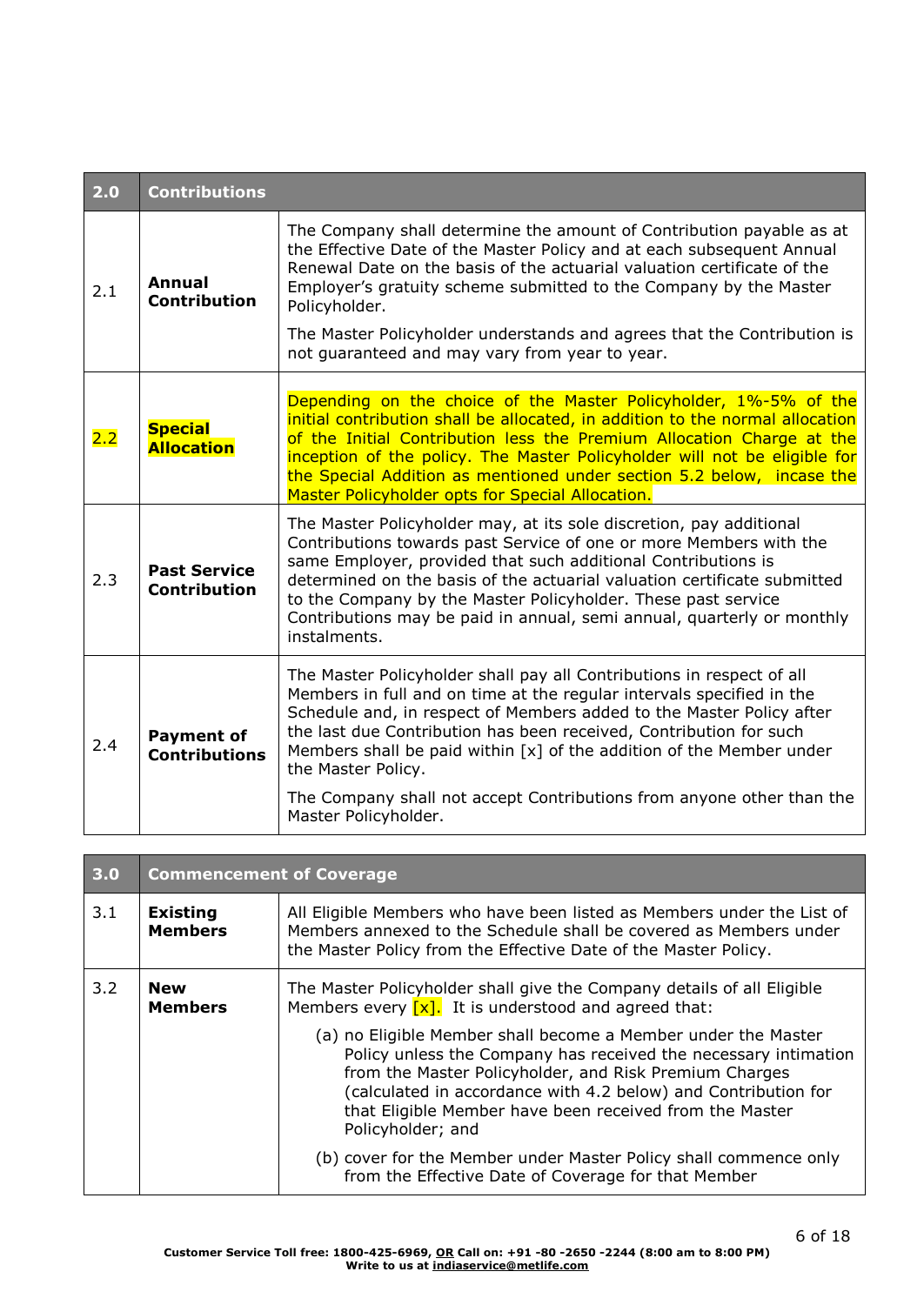| 4.0 | <b>Premiums</b>                                                                                                                                                                                                                                                                                                                                                                                                     |                                                                                                                                                                                                                                                                                                                                  |  |  |  |
|-----|---------------------------------------------------------------------------------------------------------------------------------------------------------------------------------------------------------------------------------------------------------------------------------------------------------------------------------------------------------------------------------------------------------------------|----------------------------------------------------------------------------------------------------------------------------------------------------------------------------------------------------------------------------------------------------------------------------------------------------------------------------------|--|--|--|
| 4.1 | <b>Risk Premium</b><br><b>Charge</b>                                                                                                                                                                                                                                                                                                                                                                                | The Risk Premium Charge for all Members shall be payable on the<br>Effective Date of the Master Policy and at each subsequent Annual<br>Renewal Date.                                                                                                                                                                            |  |  |  |
| 4.2 | For any Members covered under the Master Policy after the Effective<br>Date of the Master Policy or the last preceding Annual Renewal Date, a<br><b>Risk Premium</b><br>proportionate Risk Premium Charge for that Member shall be payable by<br><b>Charges for</b><br>the Master Policyholder from the day he/she becomes a Member under<br>new Members<br>this Master Policy, up to the next Annual Renewal Date. |                                                                                                                                                                                                                                                                                                                                  |  |  |  |
|     |                                                                                                                                                                                                                                                                                                                                                                                                                     | If the Risk Premium Charge is not received in full by the Annual Renewal<br>Date and/or the Contribution due is not received in full by the due date<br>specified in the Schedule, then the Company will allow a grace period of<br>30 days from the due date of the Risk Premium Charge/Contribution for<br>making the payment. |  |  |  |
| 4.3 | <b>Due</b><br><b>Premiums</b>                                                                                                                                                                                                                                                                                                                                                                                       | If the Risk Premium Charge is not received in full on the expiry of the<br>grace period, then the Company shall immediately and automatically<br>deduct an amount equal to the Risk Premium Charge from the Fund<br>Value.                                                                                                       |  |  |  |
|     |                                                                                                                                                                                                                                                                                                                                                                                                                     | The Master Policy shall immediately and automatically terminate within<br>30 days of the Fund Value becoming zero, unless the due Contributions<br>are made in full.                                                                                                                                                             |  |  |  |

| 5.0 |                                      | The Gratuity Fund and The Unit Linked Funds                                                                                                                                                                      |
|-----|--------------------------------------|------------------------------------------------------------------------------------------------------------------------------------------------------------------------------------------------------------------|
| 5.1 | General                              | The Fund will be managed on unitized basis. The Fund will be invested in<br>accordance with the Insurance Regulatory and Development Authority<br>(IRDA) Regulations.                                            |
|     |                                      | All Contributions net of Premium Allocation Charges will be allocated to<br>the Unit Linked Funds in the Allocation Proportion specified in the<br>Schedule.                                                     |
|     |                                      | All Contributions allocated to the Unit Linked Funds will be used to buy<br>Units in the chosen Unit Linked Funds by using the Net Asset Value (NAV)<br>provided that:                                           |
| 5.2 | <b>Allocation of</b><br><b>Units</b> | If the Contribution is received by local cheque/DD (payable at par<br>where the Contributions is received) on or before 15:00 hrs on a<br>Business Day, the same day's closing NAV shall be used.                |
|     |                                      | If the Contribution is received by local cheque/DD (payable at par<br>$\bullet$<br>where the Contribution is received) after 15:00 hrs on a Business<br>Day, the closing NAV of next Business Day shall be used. |
|     |                                      | If the Contribution is received by any other authorized mode, the closing<br>NAV of Business Day on which such payment is realised shall be used.                                                                |
|     |                                      | However, the first Contribution received by the Company along with the                                                                                                                                           |

and the first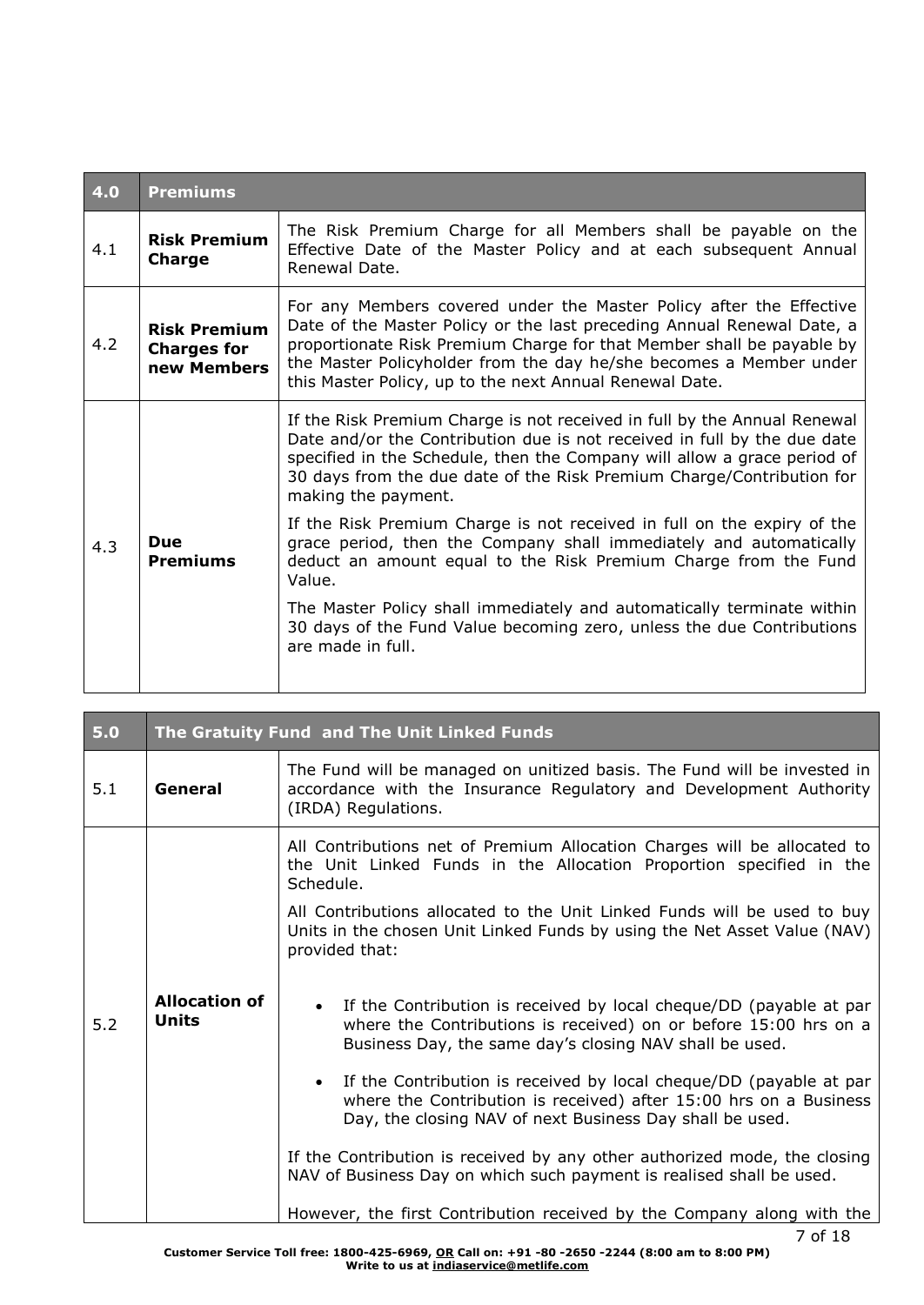|     |                                                                                               | Application will be used to buy Units in the Unit-Linked Funds as per the<br>Master Policyholder's Premium Allocation Instruction using the NAV of the<br>respective Unit Linked Funds, as applicable on the day the Application is<br>completed and results into the Master Policy.                                                                                                                                                                |
|-----|-----------------------------------------------------------------------------------------------|-----------------------------------------------------------------------------------------------------------------------------------------------------------------------------------------------------------------------------------------------------------------------------------------------------------------------------------------------------------------------------------------------------------------------------------------------------|
|     |                                                                                               | Net Asset Value (NAV) for each Unit Linked Fund offered by the<br>Company is computed on a daily basis, i.e., on every Business Day. If<br>there is no valuation done on a Business Day due to market closure, then<br>the valuation date will be the date when the next valuation is done.                                                                                                                                                         |
|     |                                                                                               | <b>Special Addition:</b>                                                                                                                                                                                                                                                                                                                                                                                                                            |
|     |                                                                                               | If the Master Policy has been sold by a full time employee of MetLife, then<br>on each Annual Renewal Date, MetLife will add an amount equivalent to<br>0.10% of the Fund Value (calculated in accordance with the formula<br>below) on the Annual Renewal Date to the Account by adding Units equal<br>to the special addition to the Unit Linked Funds in the Allocation<br>Proportion specified in the Schedule at the NAV of that Business Day: |
|     |                                                                                               | (Sum of the Fund Value, as existing on the first Business Day of each<br>calendar month during the 12 month period subsequent to the Effective<br>of<br>the<br>Master<br>Policy or Annual<br>Renewal<br>Date<br>Date,<br>as<br>applicable)/12*0.10%                                                                                                                                                                                                 |
|     | Redemption<br>of Units                                                                        | Requests for payment of benefits or surrender or the Master Policy,<br>switching of Units or re-direction of Contribution shall be processed by<br>cancellation of Units held in the Account by using the NAV, provided that:                                                                                                                                                                                                                       |
|     |                                                                                               | • If the request is received on or before 15:00 hrs on a Business<br>Day, the same day's closing NAV shall be used.                                                                                                                                                                                                                                                                                                                                 |
| 5.3 |                                                                                               | If the request is received after 15:00 hrs on a Business Day, the<br>closing NAV of the next Business Day shall be used.                                                                                                                                                                                                                                                                                                                            |
|     |                                                                                               | The valuation is done on a daily basis, i.e. on every Business Day.<br>However if there is no valuation done on a Business Day due to market<br>closure, then the valuation date will be the date when the next valuation<br>is done.                                                                                                                                                                                                               |
|     | <b>Valuation of</b><br><b>Unit Linked</b><br><b>Funds and</b><br><b>Calculation</b><br>of NAV | The assets, to which the Unit Linked Funds are referenced, shall be valued<br>on every day and shall be based on whether the Company is net<br>purchasing (Appropriation Price) or selling (Expropriation Price) the assets<br>on a net basis in order to meet the day to day transactions.                                                                                                                                                         |
| 5.4 |                                                                                               | The Appropriation Price of a Unit Linked Fund shall be determined by the<br>Company and will be computed as: Market value of investment held by<br>the Unit Linked Fund plus the expenses incurred in the purchase of the<br>assets plus the value of any current assets plus any accrued income net<br>of Fund Management Charges less the value of any current liabilities less<br>provisions, if any.                                            |
|     |                                                                                               | The Expropriation Price of a Unit Linked Fund shall be determined by the<br>Company and will be computed as: Market Value of investment held by<br>the Unit Linked Fund less the expenses incurred in the sale of the assets<br>plus the value of any current assets plus any accrued income net of Fund<br>Management Charges less the value of any current liabilities less<br>provisions, if any.                                                |
|     |                                                                                               | The Company shall make all decisions pertaining to selection and/or<br>valuation of the assets to which a Unit Linked Fund is referenced subject<br>to regulatory guidelines.                                                                                                                                                                                                                                                                       |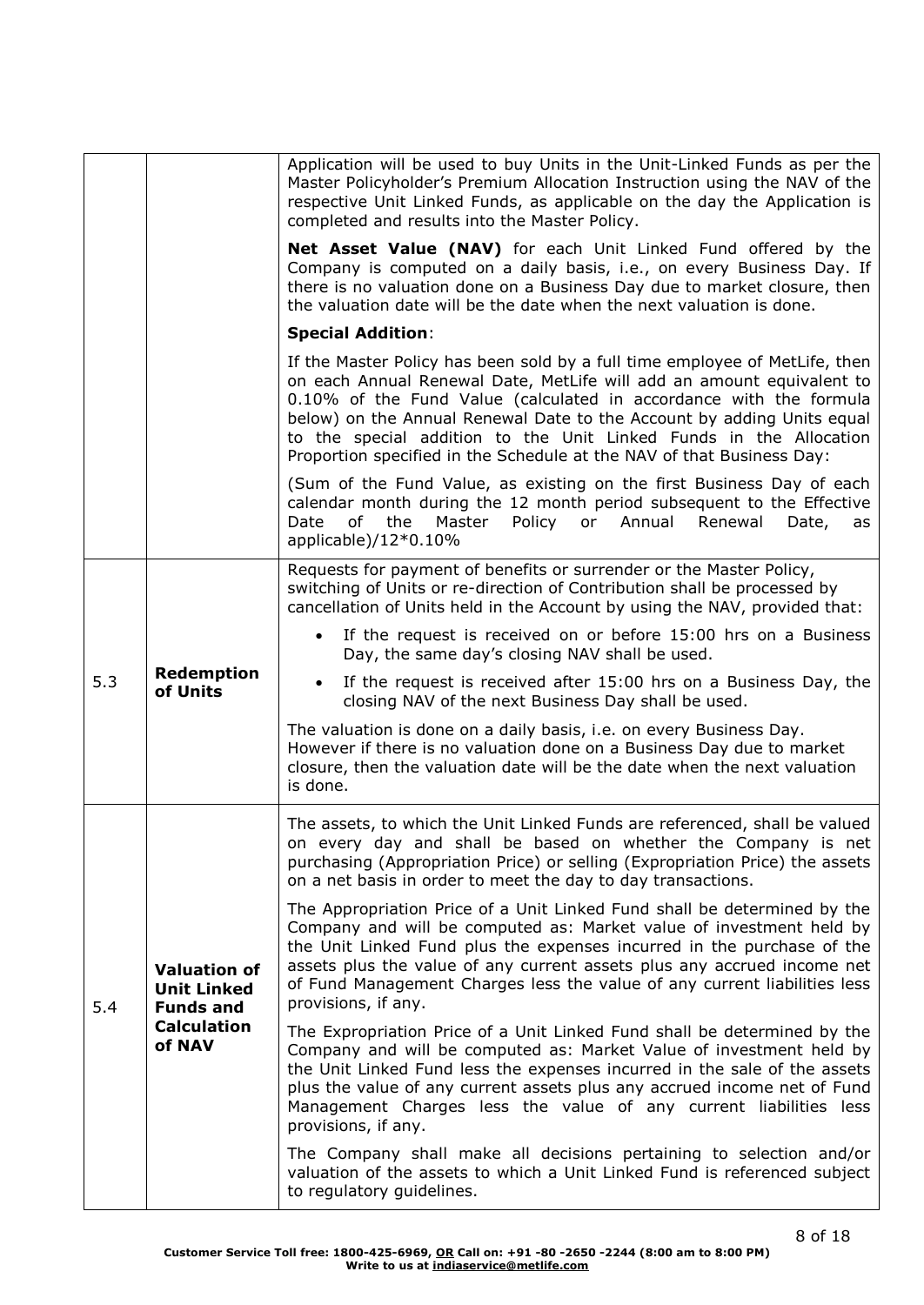|     |                                                     | The Net Asset Value would be calculated as:                                                                                                                                                                                                                                                                                                                                                                                                                                                                                                                                                                                                                                                                    |                  |                                |  |  |  |
|-----|-----------------------------------------------------|----------------------------------------------------------------------------------------------------------------------------------------------------------------------------------------------------------------------------------------------------------------------------------------------------------------------------------------------------------------------------------------------------------------------------------------------------------------------------------------------------------------------------------------------------------------------------------------------------------------------------------------------------------------------------------------------------------------|------------------|--------------------------------|--|--|--|
|     |                                                     | (Market value of investments $+/-$ expenses incurred $+$ current assets $+$<br>accrued income - current liabilities and provisions - Fund Management<br>Charge) / (Number of outstanding Units under the relevant Unit Linked<br>Fund)                                                                                                                                                                                                                                                                                                                                                                                                                                                                         |                  |                                |  |  |  |
|     |                                                     | The Net Asset Value would be rounded up to four decimal places. There<br>would be not any difference between the prices at which the Units are<br>sold or bought.                                                                                                                                                                                                                                                                                                                                                                                                                                                                                                                                              |                  |                                |  |  |  |
|     |                                                     | Two Unit Linked Funds, namely Debt Fund and Balanced Fund, are offered<br>under this Master Policy. Each Unit Linked Fund is referenced to separate<br>and identifiable assets of the Company and has a different risk-return<br>profile and asset-allocation pattern.                                                                                                                                                                                                                                                                                                                                                                                                                                         |                  |                                |  |  |  |
|     |                                                     | Debt Fund<br>The investment objective is to generate income at a level consistent with<br>protection of capital through investments in high investment grade fixed<br>income securities. This Unit Linked Fund will primarily invest in a portfolio<br>of bonds and other fixed incomes securities issued by the government,<br>government agencies and corporate issuers rated AA and above and to<br>meet liquidity needs a small portion of the investments will be held in<br>money market instruments.                                                                                                                                                                                                    |                  |                                |  |  |  |
|     |                                                     | <b>Balanced Fund</b>                                                                                                                                                                                                                                                                                                                                                                                                                                                                                                                                                                                                                                                                                           |                  |                                |  |  |  |
| 5.5 | <b>Unit Linked</b><br><b>Fund</b><br><b>Options</b> | The investment objective is to generate capital appreciation and current<br>income, through a judicious mix of investments in equities and fixed<br>income securities. This Unit Linked Fund will invest in listed equities and<br>income securities, government<br>high<br>quality fixed<br>bonds,<br>and<br>infrastructure bonds and cash deposits in India. The Unit Linked Fund<br>intends to adopt a relatively balanced approach towards bonds and<br>equities exposure with the objective of achieving capital appreciation with<br>minimal short-term performance volatility.  To meet liquidity needs, a<br>small portion of the investments will be held in the form of money market<br>instruments. |                  |                                |  |  |  |
|     |                                                     | The investment patterns for these Unit Linked Funds shall be governed by<br>the investment regulations (stipulated by IRDA) applicable to unit linked<br>plans. In addition, the following investment restrictions shall apply:                                                                                                                                                                                                                                                                                                                                                                                                                                                                                |                  |                                |  |  |  |
|     |                                                     | <b>Asset Class</b>                                                                                                                                                                                                                                                                                                                                                                                                                                                                                                                                                                                                                                                                                             |                  | <b>Investment Fund Options</b> |  |  |  |
|     |                                                     | Min - Max percentage of<br>assets invested in                                                                                                                                                                                                                                                                                                                                                                                                                                                                                                                                                                                                                                                                  | <b>Debt Fund</b> | <b>Balanced</b><br><b>Fund</b> |  |  |  |
|     |                                                     | Govt and Govt approved<br>Securities                                                                                                                                                                                                                                                                                                                                                                                                                                                                                                                                                                                                                                                                           | 0% - 90%         | $0\% - 60\%$                   |  |  |  |
|     |                                                     | Corporate bonds rated AA or<br>above by an approved rating                                                                                                                                                                                                                                                                                                                                                                                                                                                                                                                                                                                                                                                     |                  |                                |  |  |  |
|     |                                                     | agency                                                                                                                                                                                                                                                                                                                                                                                                                                                                                                                                                                                                                                                                                                         | $0\% - 60\%$     | 0% - 60%                       |  |  |  |
|     |                                                     | Money market and other<br>liquid assets                                                                                                                                                                                                                                                                                                                                                                                                                                                                                                                                                                                                                                                                        | $0\% - 40\%$     | 0% - 40%                       |  |  |  |
|     |                                                     | Infrastructure sector as<br>defined by the IRDA                                                                                                                                                                                                                                                                                                                                                                                                                                                                                                                                                                                                                                                                | $0\% - 60\%$     | 0% - 60%                       |  |  |  |
|     |                                                     | Listed equities                                                                                                                                                                                                                                                                                                                                                                                                                                                                                                                                                                                                                                                                                                | Nil              | 0% - 35%                       |  |  |  |
|     |                                                     |                                                                                                                                                                                                                                                                                                                                                                                                                                                                                                                                                                                                                                                                                                                |                  |                                |  |  |  |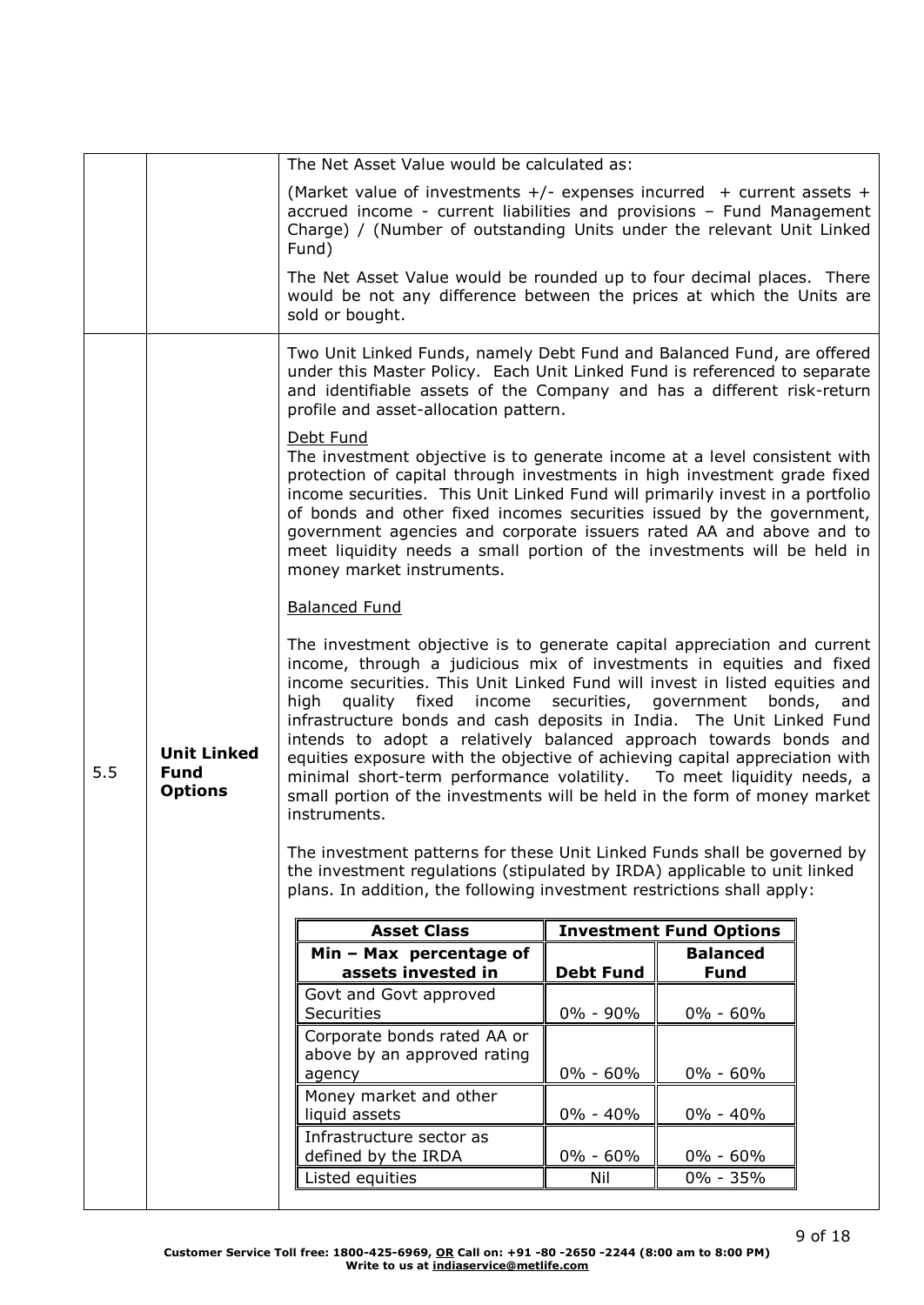|     |                                                                    | If the Master Policyholder does not select a Unit Linked Fund option in<br>which to invest, the Units shall be invested in the Debt Fund, or the most<br>conservative Unit Linked Fund then being offered by the Company under<br>this Master Policy.                                                                                                                                                                                                                                                                                                  |                         |                                                                                                                                                                                                                                                                                                                                                                                                                                                                                                                                                                                                                                                                                    |  |  |
|-----|--------------------------------------------------------------------|--------------------------------------------------------------------------------------------------------------------------------------------------------------------------------------------------------------------------------------------------------------------------------------------------------------------------------------------------------------------------------------------------------------------------------------------------------------------------------------------------------------------------------------------------------|-------------------------|------------------------------------------------------------------------------------------------------------------------------------------------------------------------------------------------------------------------------------------------------------------------------------------------------------------------------------------------------------------------------------------------------------------------------------------------------------------------------------------------------------------------------------------------------------------------------------------------------------------------------------------------------------------------------------|--|--|
| 5.6 | <b>Switching</b><br><b>Options</b>                                 | The Master Policyholder may switch Units between Unit Linked Funds by<br>giving a written request to the Company to switch between the existing<br>investments in the Unit Linked Funds provided that the first 2 switches in<br>a Policy Year shall be free of charge, but a Switching Charge of Rs.500 will<br>apply to every subsequent switch in that Policy Year. The Company may<br>increase this charge to up to Rs.1000 per request with the prior approval<br>of the IRDA.                                                                    |                         |                                                                                                                                                                                                                                                                                                                                                                                                                                                                                                                                                                                                                                                                                    |  |  |
|     |                                                                    | Fund.                                                                                                                                                                                                                                                                                                                                                                                                                                                                                                                                                  |                         | The Switching Charge shall be deducted from the amount switched and<br>the balance amount shall be used to buy Units in the new Unit Linked                                                                                                                                                                                                                                                                                                                                                                                                                                                                                                                                        |  |  |
| 5.7 | <b>Contribution</b><br><b>Redirection</b>                          | The Master Policyholder may change the Allocation Proportion specified in<br>the Schedule by giving the Company written notice and all subsequent<br>Contribution received will be allocated to the Unit Linked Funds in the new<br>Allocation Proportion. The first re-direction in any Policy Year will be free<br>of charges, but for each subsequent re-direction of Contribution in that<br>Policy Year, a charge of Rs.500 will apply. The Company may increase this<br>charge to up to Rs.2000 per request with the prior approval of the IRDA. |                         |                                                                                                                                                                                                                                                                                                                                                                                                                                                                                                                                                                                                                                                                                    |  |  |
|     | <b>Other</b><br><b>Factors</b><br>Governing<br><b>Fund Options</b> | <b>Limitation of Interest:</b>                                                                                                                                                                                                                                                                                                                                                                                                                                                                                                                         |                         |                                                                                                                                                                                                                                                                                                                                                                                                                                                                                                                                                                                                                                                                                    |  |  |
|     |                                                                    | The allocation of the Units to the Account shall be notional and shall<br>operate solely for the purpose of determining the value of benefits under<br>the Master Policy.                                                                                                                                                                                                                                                                                                                                                                              |                         |                                                                                                                                                                                                                                                                                                                                                                                                                                                                                                                                                                                                                                                                                    |  |  |
|     |                                                                    | <b>Changes to the Unit Linked Funds:</b>                                                                                                                                                                                                                                                                                                                                                                                                                                                                                                               |                         |                                                                                                                                                                                                                                                                                                                                                                                                                                                                                                                                                                                                                                                                                    |  |  |
| 5.8 |                                                                    | Charges for any such Unit Linked Fund closure.                                                                                                                                                                                                                                                                                                                                                                                                                                                                                                         |                         | The Company in its sole discretion may establish a new Unit Linked Fund<br>or close any of the existing Unit Linked Funds with the prior approval of<br>the IRDA. The Company will send the Master Policyholder at least 3<br>months notice of the Unit Linked Fund closure date. If the Master<br>Policyholder has not informed the Company in writing before the closure<br>date of another Unit Linked Fund to which the closing fund value is to be<br>switched, then the Company will automatically switch the fund value to<br>the Unit Linked Fund which offers the highest proportion of investment in<br>government securities. The Company will not charge any Switching |  |  |
| 5.9 | <b>Fund</b><br><b>Management</b>                                   | The Fund Management Charge (FMC) is not guaranteed and may be<br>changed by the Company by giving at least six months notice to the<br>Master Policyholders and subject to prior approval of the IRDA to the<br>change. However, the maximum Fund Management Charge is set at<br>1.35%pa of the Unit Linked Funds under management.                                                                                                                                                                                                                    |                         |                                                                                                                                                                                                                                                                                                                                                                                                                                                                                                                                                                                                                                                                                    |  |  |
|     | Charge                                                             | 'Balanced' Funds:                                                                                                                                                                                                                                                                                                                                                                                                                                                                                                                                      |                         | The following are the Fund Management Charges for both the 'Debt' and                                                                                                                                                                                                                                                                                                                                                                                                                                                                                                                                                                                                              |  |  |
|     |                                                                    | lower<br><b>Fund</b><br>size<br>band                                                                                                                                                                                                                                                                                                                                                                                                                                                                                                                   | Fund size upper<br>band | <b>Charge applicable</b>                                                                                                                                                                                                                                                                                                                                                                                                                                                                                                                                                                                                                                                           |  |  |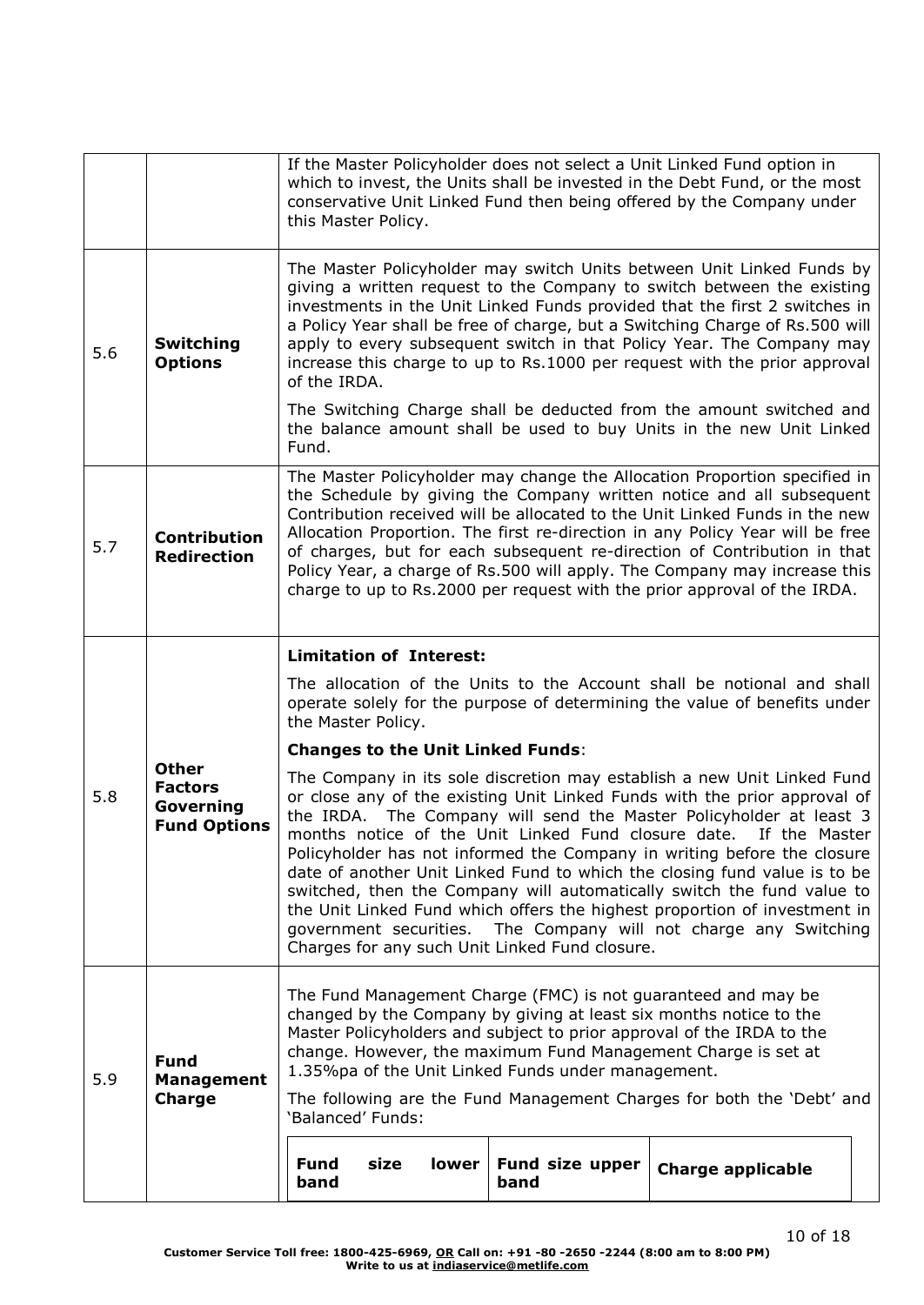|  | 0                                                                                                          | 999,999   | 1.10%                                                                                                                                                                                                                       |  |
|--|------------------------------------------------------------------------------------------------------------|-----------|-----------------------------------------------------------------------------------------------------------------------------------------------------------------------------------------------------------------------------|--|
|  | 1,000,000                                                                                                  | 4,999,999 | $0.90\%$                                                                                                                                                                                                                    |  |
|  | 5,000,000                                                                                                  | 9,999,999 | 0.75%                                                                                                                                                                                                                       |  |
|  | 10,000,000                                                                                                 | and above | 0.65%                                                                                                                                                                                                                       |  |
|  | difference between the applicable FMC and the FMC used in the<br>Units.                                    |           | The NAV for each Unit Linked Fund will be calculated by taking the lowest<br>FMC i.e. 0.65%. As the FMC varies based on the size of the Fund, the<br>calculation of the NAV will be charged to the Fund by de-allocation of |  |
|  | At any time if the Fund size band changes, the corresponding Fund<br>Management Charges can be applicable. |           |                                                                                                                                                                                                                             |  |

| 6.0 | <b>Benefits</b>                     |                                                                                                                                                                                                                                                                                                                                                                                                                                                                                            |
|-----|-------------------------------------|--------------------------------------------------------------------------------------------------------------------------------------------------------------------------------------------------------------------------------------------------------------------------------------------------------------------------------------------------------------------------------------------------------------------------------------------------------------------------------------------|
|     |                                     | If a Member dies while in Service or retires from Service before, on, or<br>after the Normal Retirement Age for that Member, then the Company will<br>pay the Master Policyholder the Total Statutory Gratuity Benefit or the<br>Extraordinary Gratuity Benefit in accordance with the Group Gratuity<br>Scheme Rules by redeeming Units in an amount equal to the Total<br>Statutory Gratuity Benefit or the Extraordinary Gratuity Benefit.                                              |
| 6.1 | <b>Benefits</b><br><b>Payable</b>   | It is understood and agreed that the Company's maximum liability to make<br>payment of Total Statutory Gratuity Benefit and the Extraordinary Gratuity<br>Benefit the under this Master Policy in respect of all Members is the Fund<br>Value.                                                                                                                                                                                                                                             |
|     |                                     | If the Member dies while in Service, then in addition to the Total Statutory<br>Gratuity Benefit or the Extraordinary Gratuity Benefit payable, the<br>Company will pay the Sum Assured to the Trustees to give to the<br>Beneficiary immediately and without any deductions. The Company shall<br>not be liable to pay the Sum Assured if the death of the Member occurs due<br>to suicide (whether sane or insane) within 1 year from the Effective Date of<br>Coverage for that Member. |
| 6.2 | <b>Notification</b><br>of a claim & | It is a condition precedent to the Company's liability to make payment<br>under this Master Policy that the Master Policyholder shall give the<br>Company written notice of the event giving rise to a claim within 30 days of<br>the event along with all of the following information and documentation<br>and any other information or documentation that the Company may<br>request any of the below or all of the below documents:<br>(a) the Company's claim form duly completed;    |
|     | <b>Claims</b><br><b>Procedure</b>   | (b) duly completed Employer's declaration form signed by a Trustee;                                                                                                                                                                                                                                                                                                                                                                                                                        |
|     |                                     | (c) evidence of the Age of the Member;<br>(d) proof of identity of the Member and/or the Beneficiary;                                                                                                                                                                                                                                                                                                                                                                                      |
|     |                                     | (e) the official death certificate issued by a competent governmental                                                                                                                                                                                                                                                                                                                                                                                                                      |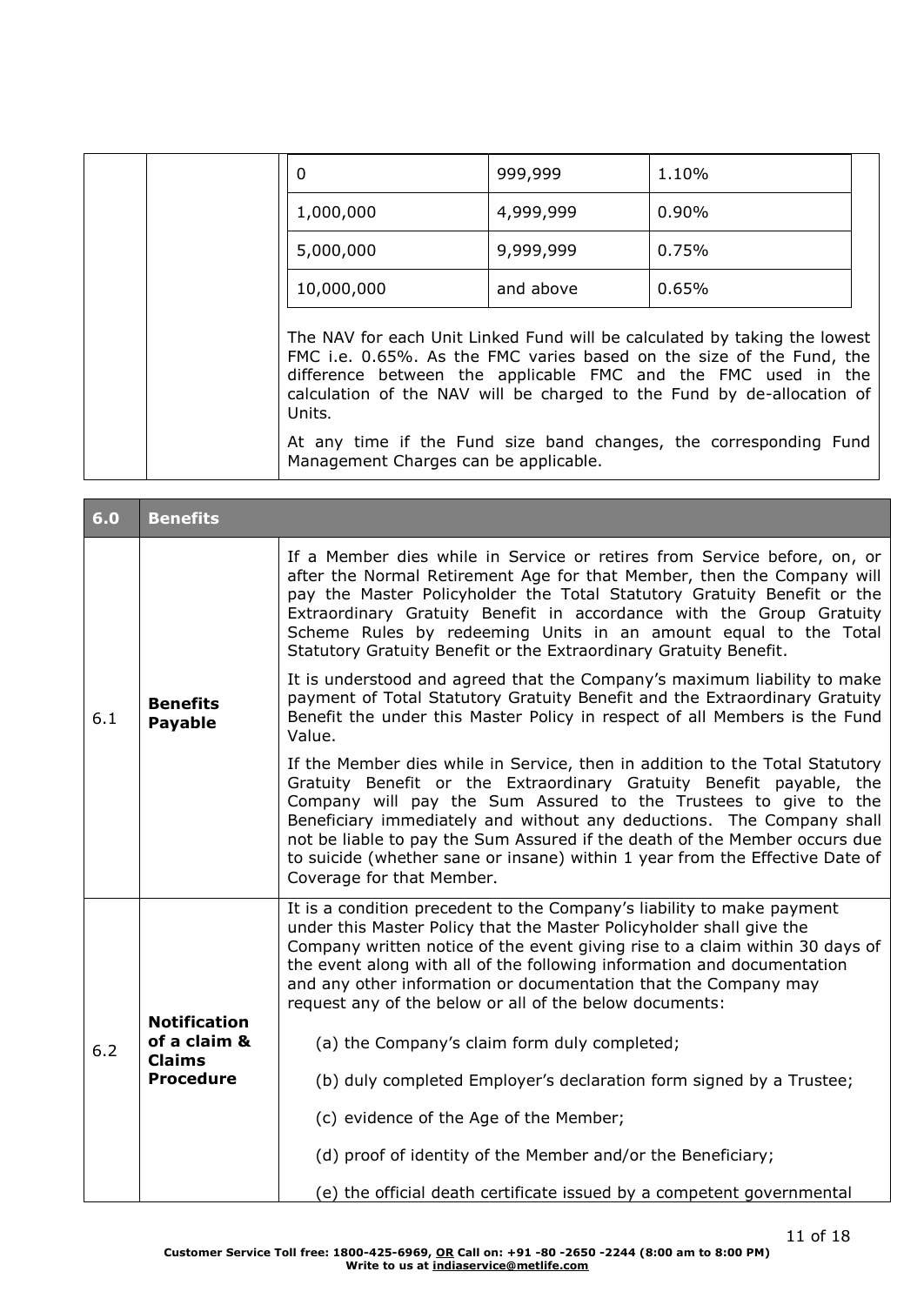|     |                                                    | authority (for death claims);                                                                                                                                                                                                                                                                                  |
|-----|----------------------------------------------------|----------------------------------------------------------------------------------------------------------------------------------------------------------------------------------------------------------------------------------------------------------------------------------------------------------------|
| 6.3 | <b>Transfer of</b><br>Equitable<br><b>Interest</b> | If an Eligible Member was covered under the gratuity scheme of a previous<br>employer, then the gratuity amount which accrued during his service for<br>that employer may be transferred to the Fund, subject to the Group<br>Gratuity Scheme Rules and the gratuity scheme rules of the previous<br>employer. |

| 7.0 | <b>Termination of Gratuity Benefits</b>    |                                                                                                                                                                                                                                                                                                                                                                                  |  |
|-----|--------------------------------------------|----------------------------------------------------------------------------------------------------------------------------------------------------------------------------------------------------------------------------------------------------------------------------------------------------------------------------------------------------------------------------------|--|
| 7.1 | Of a Member                                | No Member may withdraw from cover under the Master Policy for as long<br>as he/she continues to satisfy the eligibility criteria for an Eligible Member<br>specified in the Schedule.                                                                                                                                                                                            |  |
|     |                                            | The cover of a Member under the Master Policy shall immediately and<br>automatically terminate on the occurrence of the earliest of the following:                                                                                                                                                                                                                               |  |
|     |                                            | (a) the death of the Member;                                                                                                                                                                                                                                                                                                                                                     |  |
|     |                                            | (b) the Normal Retirement Age of the Member, unless the Group Gratuity<br>Scheme Rules specify that the Service of the Member will continue beyond<br>the Normal Retirement Age;                                                                                                                                                                                                 |  |
|     |                                            | (c) the termination of Service of the Member for any reason before or after<br>the Normal Retirement Age;                                                                                                                                                                                                                                                                        |  |
|     |                                            | (d) the Member failing to satisfy any of the eligibility criteria specified in<br>the Schedule;                                                                                                                                                                                                                                                                                  |  |
|     |                                            | (e) the surrender of the Master Policy;                                                                                                                                                                                                                                                                                                                                          |  |
| 7.2 | <b>By the Group</b><br><b>Policyholder</b> | The Master Policyholder may surrender the Master Policy by giving the<br>Company written notice of surrender and the Company will pay the Fund<br>Value after deducting the Surrender Charges specified in the Schedule.                                                                                                                                                         |  |
|     |                                            | In circumstances that the Company may determine as being exceptional,<br>the Company may defer the surrender of the Master Policy for a period not<br>exceeding 6 months from the date of receipt of request for surrender of<br>the Master Policy with the prior approval of the IRDA. Examples of such<br>circumstances are:                                                   |  |
|     |                                            | (a) when one or more stock exchanges which provide a basis for<br>valuation for a substantial portion of the assets of the fund are<br>closed other than for ordinary holidays;                                                                                                                                                                                                  |  |
|     |                                            | (b) when, as a result of political, economic, monetary or any<br>circumstances that are out of the Company's control, the disposal<br>of the assets of the Unit Linked Fund are not reasonable or would<br>not in the Company's view be reasonably practicable without being<br>detrimental to the interests of the remaining policyholders<br>invested in the Unit Linked Fund. |  |
|     |                                            | during periods of extreme market volatility, during which<br>(C)<br>surrender of the Master Policy would, in the Company's opinion, be<br>detrimental to the interests of the existing Master Policyholders<br>invested in the Unit Linked Fund.                                                                                                                                 |  |
|     |                                            | (d) In case of natural calamities, strikes, war, civil unrest, riots and<br>bandhs;                                                                                                                                                                                                                                                                                              |  |
|     |                                            | (e) In the event of any circumstance of force majeure or disaster that                                                                                                                                                                                                                                                                                                           |  |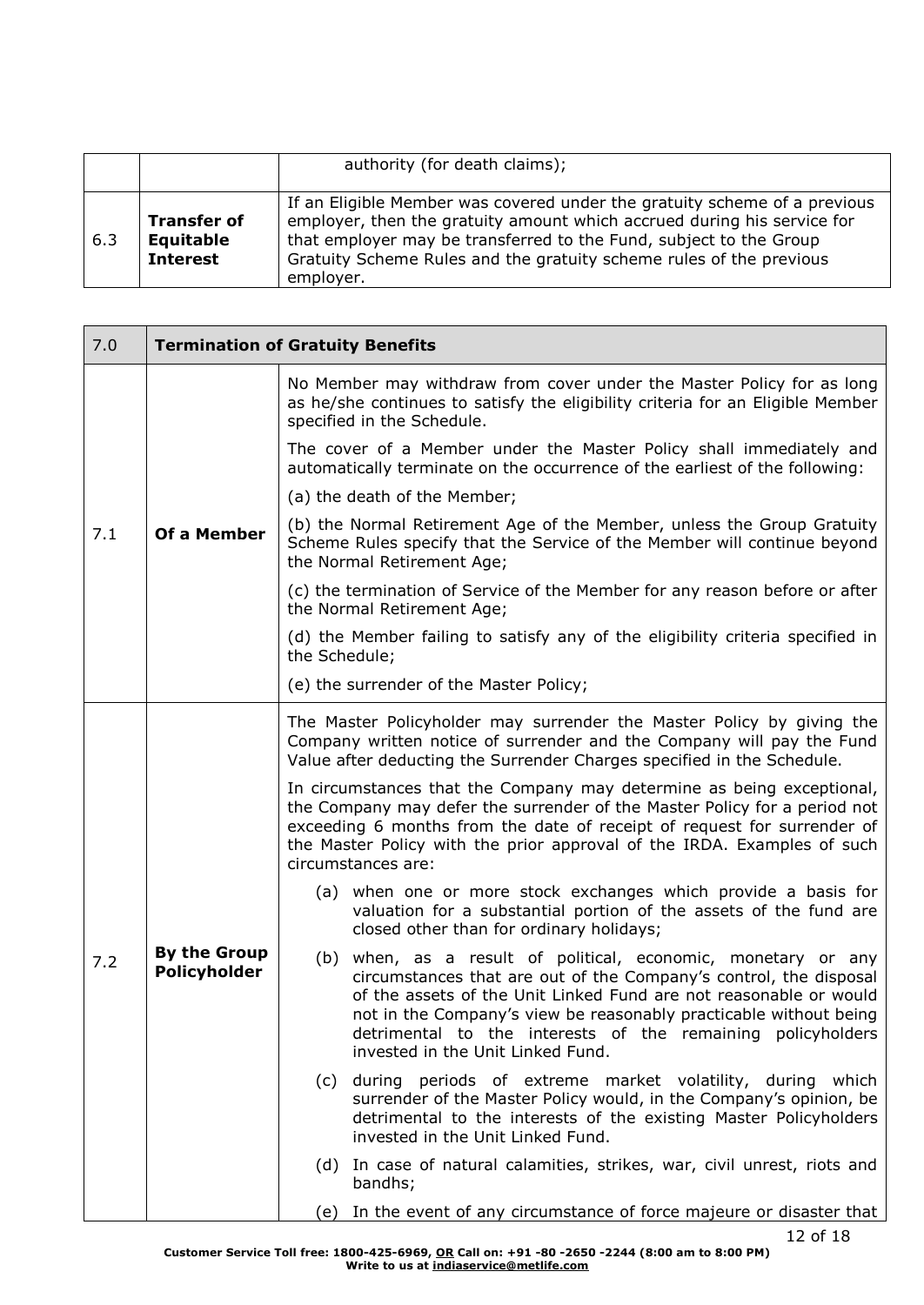| affects the Company's normal functioning.                                                                                                                                                                                                                                                                                                                                                   |
|---------------------------------------------------------------------------------------------------------------------------------------------------------------------------------------------------------------------------------------------------------------------------------------------------------------------------------------------------------------------------------------------|
| During this period the Fund Management Charges shall continue to apply.                                                                                                                                                                                                                                                                                                                     |
| The Company may in its sole discretion defer the surrender of the Master<br>Policy for a period not exceeding 30 days from the date of receipt of<br>request for surrender of the Master Policy with the prior approval of the<br>IRDA in order to maintain fairness and equity between the Master<br>Policyholders remaining in the fund and the Master Policyholders leaving<br>the fund. |

| 8.0 | <b>General Terms</b>                                 |                                                                                                                                                                                                                                                                                                                                                                                                                                                                                                |
|-----|------------------------------------------------------|------------------------------------------------------------------------------------------------------------------------------------------------------------------------------------------------------------------------------------------------------------------------------------------------------------------------------------------------------------------------------------------------------------------------------------------------------------------------------------------------|
| 8.1 | <b>Interpretation</b>                                | In this policy, where the context so admits, the masculine<br>shall include the feminine, the singular shall include the<br>plural.                                                                                                                                                                                                                                                                                                                                                            |
| 8.2 | <b>Evidence of Insurability</b>                      | The Master Policyholder shall give the Company evidence of<br>insurability of all Members covered under the Master Policy,<br>including but not limited to the 'Actively at Work' declaration<br>and such other provisions as specified in the Final Quote<br>accepted by the Master Policyholder.                                                                                                                                                                                             |
| 8.3 | <b>Providing the Data</b>                            | The Master Policyholder shall furnish the Company with all<br>particulars relevant to the Master Policy and to the operation<br>of this Master Policy and the particulars so furnished shall be<br>accepted by the Company as conclusive.                                                                                                                                                                                                                                                      |
|     |                                                      | The Company may change these terms and conditions, the<br>rules for the Unit Linked Funds and the benefits conferred by<br>this Master Policy if there is a change in the law, legislation<br>or taxation affecting the Company or the Unit Linked Funds<br>or the Master Policy, or if there is a change in circumstances<br>which makes it impossible or impracticable for the Company<br>to follow these terms and conditions. Changes will be made<br>with the prior approval of the IRDA. |
| 8.4 | <b>Changes to the Terms and</b><br><b>Conditions</b> | The Company will send the Master Policyholder notice of any<br>changes to the terms and conditions, rules for the Unit Linked<br>Funds or benefits within three months from the date of<br>effecting the change.                                                                                                                                                                                                                                                                               |
|     |                                                      | If the Master Policyholder does not agree with the change<br>and does not give the Company written notice of its<br>disagreement within three months of the Company's notice of<br>the change, the Master Policyholder shall be deemed to have<br>accepted the change. If the Company receives notice of the<br>Master Policyholder's objection within 3 months of the<br>Company's notice of the change, the Master Policyholder may<br>surrender the Master Policy.                          |
| 8.5 | <b>Intimation of variation of</b><br>benefits        | If there are any variations in the amount of the total benefits<br>payable under the Master Policy, notice of such changes shall<br>be sent to the Master Policyholder on the Annual Renewal<br>Date and these changes shall be given effect to by<br>endorsements to the Master Policy.                                                                                                                                                                                                       |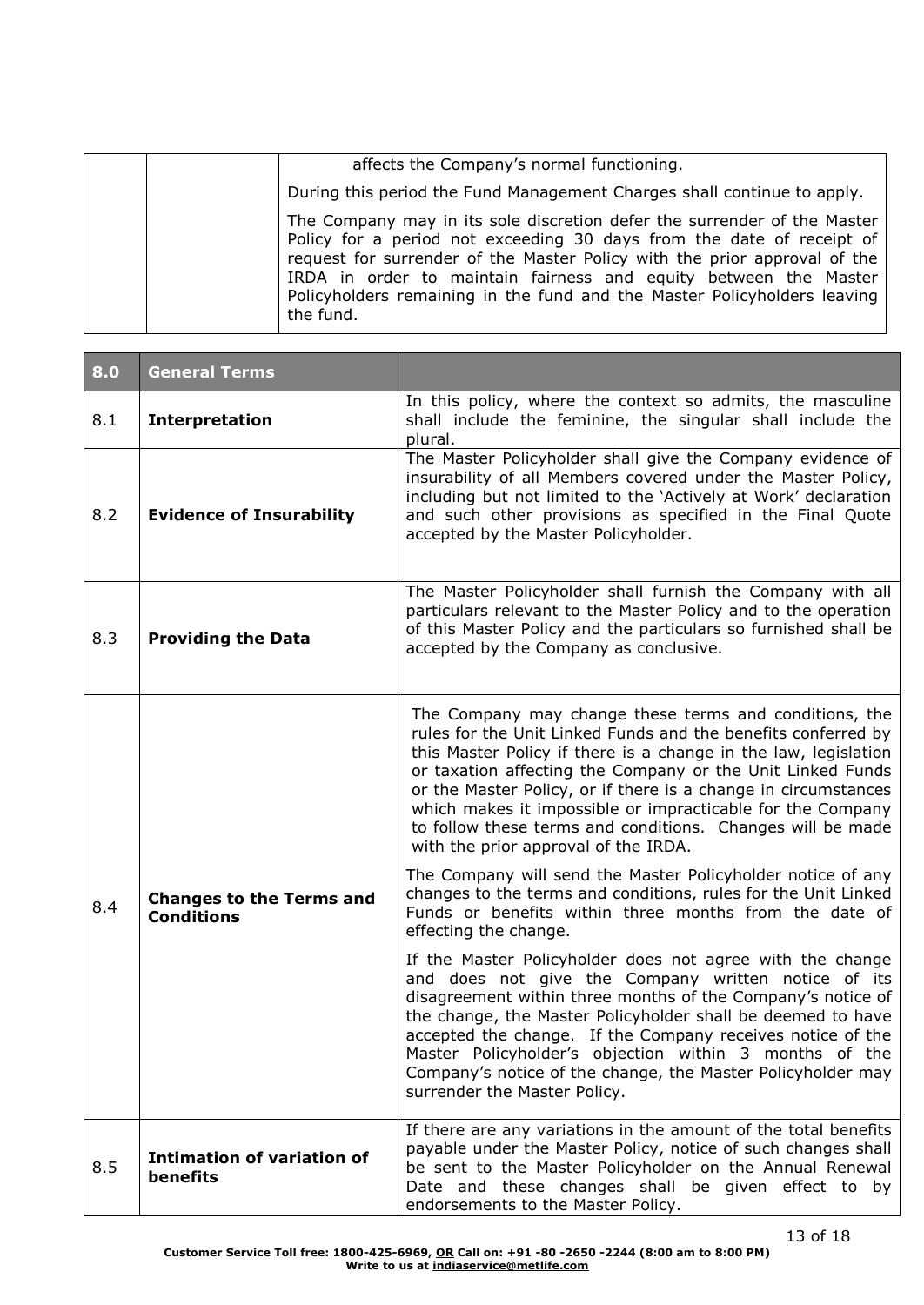| 8.6  | Non-assignment of<br><b>benefits</b>              | The benefits payable hereunder are strictly personal and<br>cannot be assigned, charged or alienated in any way by the<br>Members or the Beneficiaries.                                                                                                                                                                                                                                                                                                                                                                                                                                                                                                                                                            |
|------|---------------------------------------------------|--------------------------------------------------------------------------------------------------------------------------------------------------------------------------------------------------------------------------------------------------------------------------------------------------------------------------------------------------------------------------------------------------------------------------------------------------------------------------------------------------------------------------------------------------------------------------------------------------------------------------------------------------------------------------------------------------------------------|
| 8.7  | <b>Availability of Loans</b>                      | The Master Policyholder and Members shall not be granted<br>any loan under this Master Policy.                                                                                                                                                                                                                                                                                                                                                                                                                                                                                                                                                                                                                     |
|      |                                                   | It is understood and agreed that:                                                                                                                                                                                                                                                                                                                                                                                                                                                                                                                                                                                                                                                                                  |
|      |                                                   | • the Company's maximum liability to make payment of<br>the Total Statutory Gratuity Benefit and<br>the<br>Extraordinary Gratuity Benefit the under this Master<br>Policy in respect of all Members is the Fund Value;                                                                                                                                                                                                                                                                                                                                                                                                                                                                                             |
| 8.8  | <b>Limited Liability of the</b><br><b>Company</b> | if the Fund Value is insufficient to make payment of<br>the Total Statutory Gratuity Benefit and the<br>Extraordinary Gratuity Benefit the under this Master<br>Policy for any reasons (such as, but not limited to non<br>payment of past service Contributions, erosion of the<br>Fund Value or large number of exits from the<br>employment<br>of the Employer),<br>the<br>Master<br>Policyholder shall make payment in full of the<br>additional Contribution required for the Company to<br>pay the Gratuity Benefits under 6.1. The additional<br>Contribution payable shall be calculated in accordance<br>with the actuarial valuation certificate submitted to<br>the Company by the Master Policyholder; |
|      |                                                   | The Company shall not be considered to be in default<br>in the performance of its obligations, or be liable in<br>damages or otherwise to, any circumstances which<br>are beyond the reasonable control of the Company<br>and are not avoidable by the exercise of reasonable<br>effort or foresight by the Company. Without limiting<br>the generality of the foregoing, such circumstances<br>shall include natural catastrophe, labour, industrial or<br>disturbances, armed conflict, government<br>civil<br>regulations (whether or not valid), Acts of God,<br>market conditions, and delays caused by other<br>parties.                                                                                     |
| 8.9  | Non participation                                 | This Master Policy is not entitled to participate in any                                                                                                                                                                                                                                                                                                                                                                                                                                                                                                                                                                                                                                                           |
| 8.10 | <b>Discharge</b>                                  | distribution of surplus that may be declared by the Company.<br>A discharge given by the Master Policyholder or on their<br>behalf by any person duly authorized and in writing by the<br>Master Policyholder shall be a valid discharge to the Company<br>in respect of any payment to be made under this Master<br>Policy.                                                                                                                                                                                                                                                                                                                                                                                       |
| 8.11 | <b>Taxation</b>                                   | Any tax benefits under the Master Policy shall be in<br>accordance with the prevailing laws relating to taxation in<br>India and any amendments thereto from time to time. The<br>Company reserves the right to deduct, charge or recover<br>taxes or applicable duties in accordance with applicable law<br>from any payments received or made under or in relation to<br>the Master Policy.                                                                                                                                                                                                                                                                                                                      |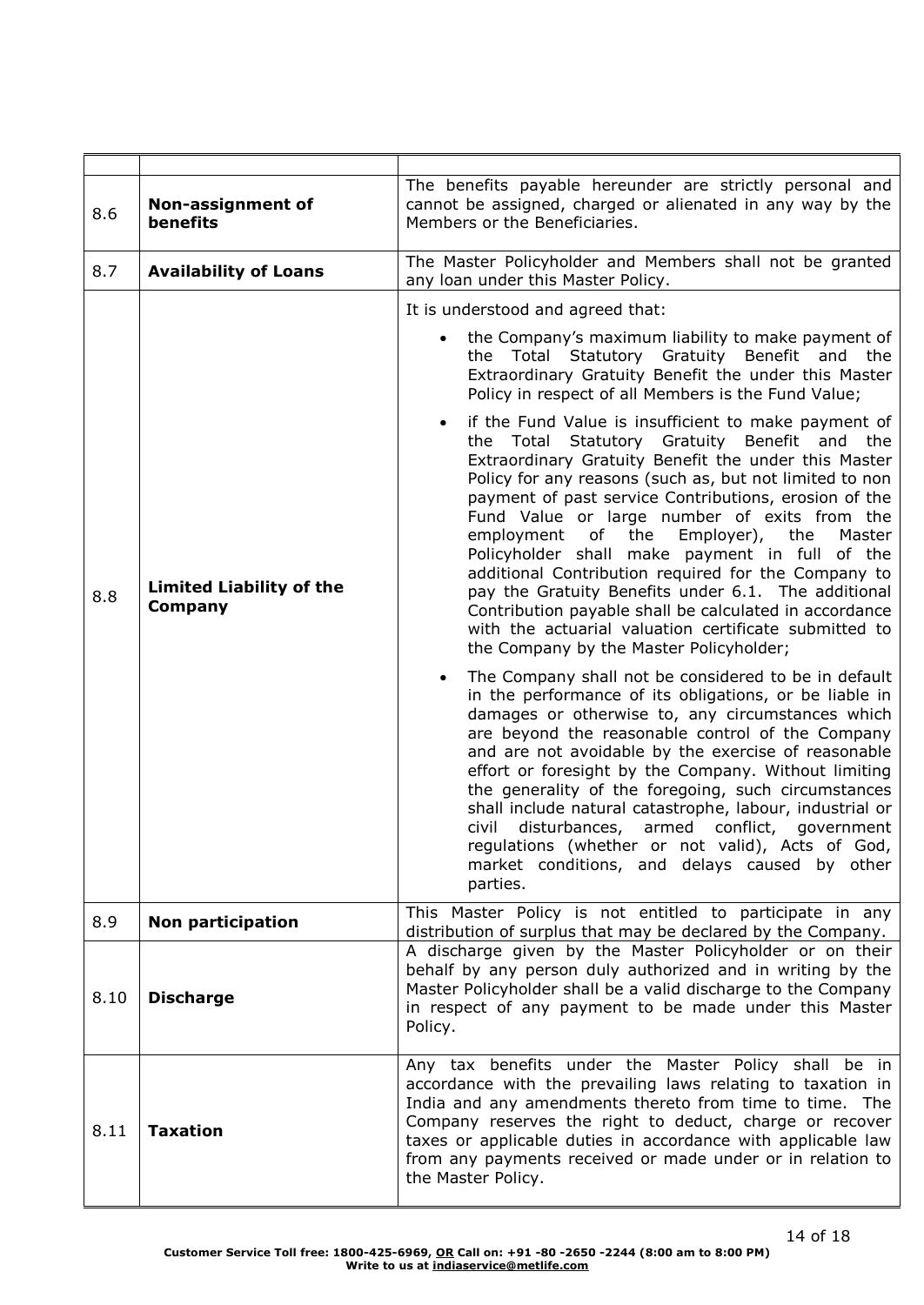| 8.12 | <b>Free look provision</b>                       | The Master Policyholder may cancel the Master Policy by<br>giving the Company a signed written notice within 15 days of<br>receiving the Master Policy stating the reasons for its<br>objection and the Company will pay an amount equal to non-<br>allocated Contributions plus charges (excluding Mortality<br>Charges for the period of cover and stamp duty charges) plus<br>the Fund Value at the date of cancellation after deduction of<br>expenses towards stamp duty and proportionate Mortality<br>Charges for the period of cover.                                                                                                                                                                                                                                                                                                   |
|------|--------------------------------------------------|-------------------------------------------------------------------------------------------------------------------------------------------------------------------------------------------------------------------------------------------------------------------------------------------------------------------------------------------------------------------------------------------------------------------------------------------------------------------------------------------------------------------------------------------------------------------------------------------------------------------------------------------------------------------------------------------------------------------------------------------------------------------------------------------------------------------------------------------------|
| 8.13 | <b>Governing Laws and</b><br><b>Jurisdiction</b> | The terms and conditions of the Master Policy shall be<br>governed by and be interpreted in accordance with Indian law<br>and all disputes and differences arising under or in relation to<br>the Master Policy shall be subject to the sole and exclusive<br>jurisdiction of the courts situated in Bangalore.                                                                                                                                                                                                                                                                                                                                                                                                                                                                                                                                 |
| 8.14 | Section 45 of the<br><b>Insurance Act 1938</b>   | In accordance with the provisions of Section 45 of the<br>Insurance Act, 1938, no policy of life insurance shall after the<br>expiry of two years from the date on which it was effected,<br>be called in question by an insurer on the ground that a<br>statement made in the proposal for insurance or in any report<br>of a medical officer, or referee, or friend of the insured, or in<br>any other document leading to the issue of the policy, was<br>inaccurate or false, unless the insurer shows that such<br>statement was material matter or suppressed facts which it<br>was material to disclose and that it was fraudulently made by<br>the Master Policyholder and that the Master Policyholder<br>knew at the time of making it that the statement was false or<br>that it suppressed facts which it was material to disclose. |
| 8.15 | <b>Disclosure</b>                                | This Master Policy has been issued on the Employer's and the<br>Master Policyholder's representations that the Employer and<br>the Master Policyholder have made full and accurate<br>disclosures of all material facts and circumstances and have<br>not misrepresented or suppressed any material facts or<br>circumstances. If it comes to the Company's knowledge that<br>the Employer or Master Policyholder has misrepresented or<br>suppressed any material facts and circumstances the<br>Company shall reserve the right at its sole discretion to take<br>such action, as it deems appropriate including<br>the<br>cancellation of the Master Policy<br>and forfeiture of the<br>Contributions and Mortality Premium received.                                                                                                        |
| 8.16 | <b>Fraud</b>                                     | If the Employer or Master Policyholder or any one acting for<br>or on their behalf or at their direction makes or advances any<br>claims knowing it to be false, fraudulent or dishonest in any<br>respect, then this Master Policy will be void and any<br>payments due to or made by the Master Policyholder shall be<br>forfeited.                                                                                                                                                                                                                                                                                                                                                                                                                                                                                                           |
| 8.17 | <b>Address for</b><br><b>Communications</b>      | All notices and communications in respect of this Master<br>Policy shall be give to the Company at the following address:<br>MetLife India Insurance Company Ltd<br>Registered Office: 'Brigade Seshamahal'                                                                                                                                                                                                                                                                                                                                                                                                                                                                                                                                                                                                                                     |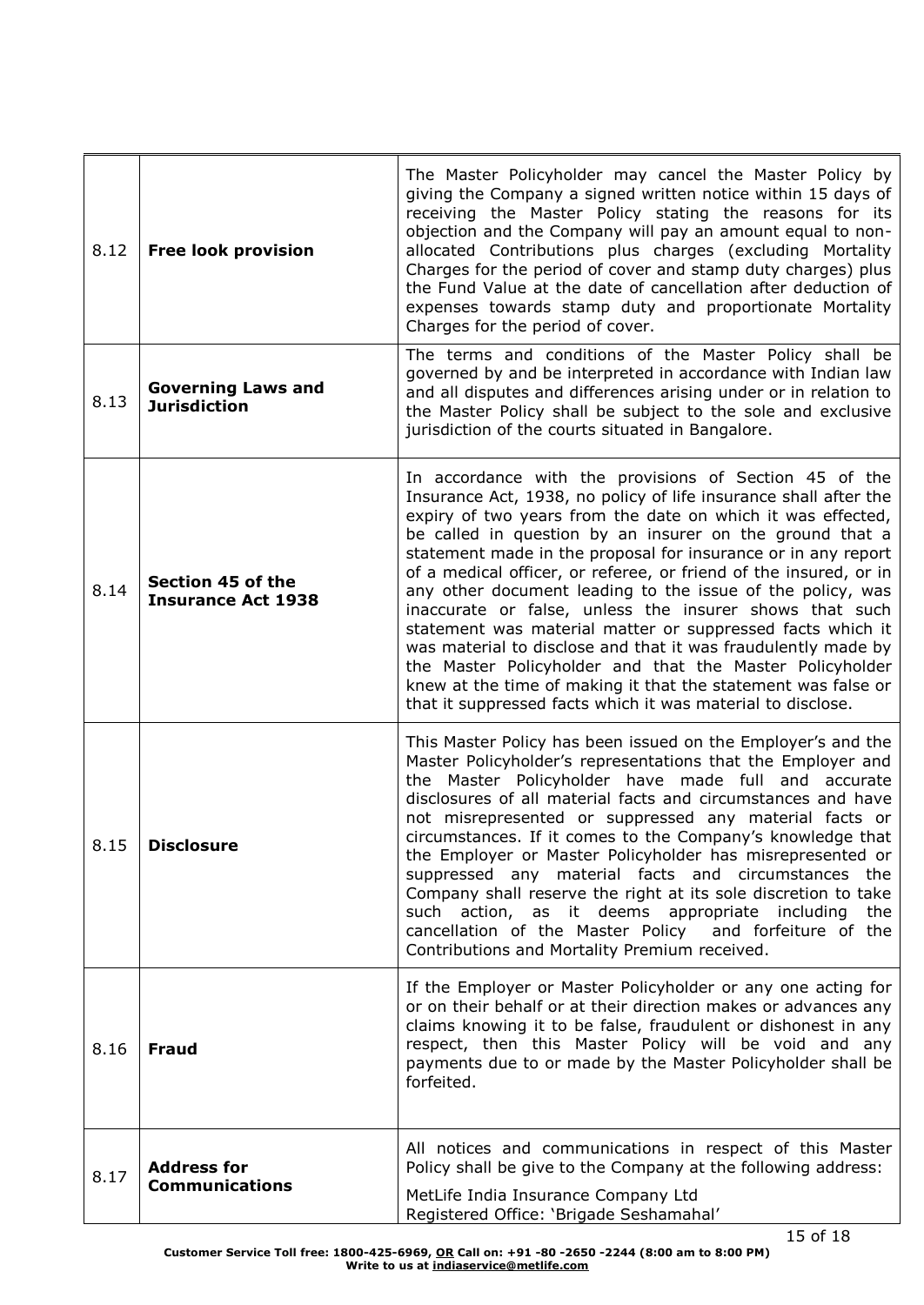|      |                                                 | 5-Vani Vilas Road,<br>Basavanagudi, Bangalore - 560 004                                                                                                                                                                                                                                                                                                                                                                                                                                                                                                                                                                                                                                      |
|------|-------------------------------------------------|----------------------------------------------------------------------------------------------------------------------------------------------------------------------------------------------------------------------------------------------------------------------------------------------------------------------------------------------------------------------------------------------------------------------------------------------------------------------------------------------------------------------------------------------------------------------------------------------------------------------------------------------------------------------------------------------|
| 8.18 | <b>Loss of Master Policy</b><br><b>Document</b> | If the Master Policy is lost or destroyed, the Master<br>Policyholder may make a written request for a duplicate<br>Master Policy which the Company will issue duly endorsed to<br>show that it is in place of the original document, provided<br>that the Company receives the fee the Company prescribes<br>for issuing the duplicate policy document. Upon the issue of<br>a duplicate policy document, the original shall cease to have<br>any legal force or effect. The Master Policyholder agrees that<br>it shall indemnify and hold the Company free and harmless<br>from and against any claims or demands that may arise<br>under or in relation to the original policy document. |
|      | <b>Grievance Redressal</b><br><b>Mechanism</b>  | <b>Master</b><br>Policyholder<br>$1.$ In<br>the<br>case<br>has<br>any<br>complaint/grievance, The Master Policyholder may approach<br>any of our following touch points:                                                                                                                                                                                                                                                                                                                                                                                                                                                                                                                     |
|      |                                                 | Call 1800-425-69-69 (Toll free) or 080-26502244                                                                                                                                                                                                                                                                                                                                                                                                                                                                                                                                                                                                                                              |
|      |                                                 | or Fax 080 41506969                                                                                                                                                                                                                                                                                                                                                                                                                                                                                                                                                                                                                                                                          |
|      |                                                 | Email us at India_GrievanceCell@metlife.co.in                                                                                                                                                                                                                                                                                                                                                                                                                                                                                                                                                                                                                                                |
|      |                                                 | Write to "Customer Service Department",                                                                                                                                                                                                                                                                                                                                                                                                                                                                                                                                                                                                                                                      |
|      |                                                 | MetLife India Insurance Co Ltd, Brigade Seshmahal, 5,                                                                                                                                                                                                                                                                                                                                                                                                                                                                                                                                                                                                                                        |
|      |                                                 | Vani Vilas Road, Basavangudi,                                                                                                                                                                                                                                                                                                                                                                                                                                                                                                                                                                                                                                                                |
| 8.19 |                                                 | Bangalore-560004, India                                                                                                                                                                                                                                                                                                                                                                                                                                                                                                                                                                                                                                                                      |
|      |                                                 | Visit our website www.metlife.co.in                                                                                                                                                                                                                                                                                                                                                                                                                                                                                                                                                                                                                                                          |
|      |                                                 | Visit our nearest MetLife branch across the country                                                                                                                                                                                                                                                                                                                                                                                                                                                                                                                                                                                                                                          |
|      |                                                 | In case the Master Policyholder are not satisfied with the<br>2.<br>resolution provided by the above touch points,                                                                                                                                                                                                                                                                                                                                                                                                                                                                                                                                                                           |
|      |                                                 | The Master Policyholder can write to Our Grievance<br>Redressal Officer at GRO@metlife.co.in or send a letter<br>to the Registered Office "MetLife India Insurance Co Ltd,<br>Brigade Seshmahal, 5, Vani Vilas Road, Basavangudi,<br>Bangalore-560004, India"<br>The Master Policyholder should address queries or<br>complaints to the Customer Services Department, and<br>grievances to the Grievance Redressal Officer, who are<br>authorized to review the Master Policyholder queries or                                                                                                                                                                                               |